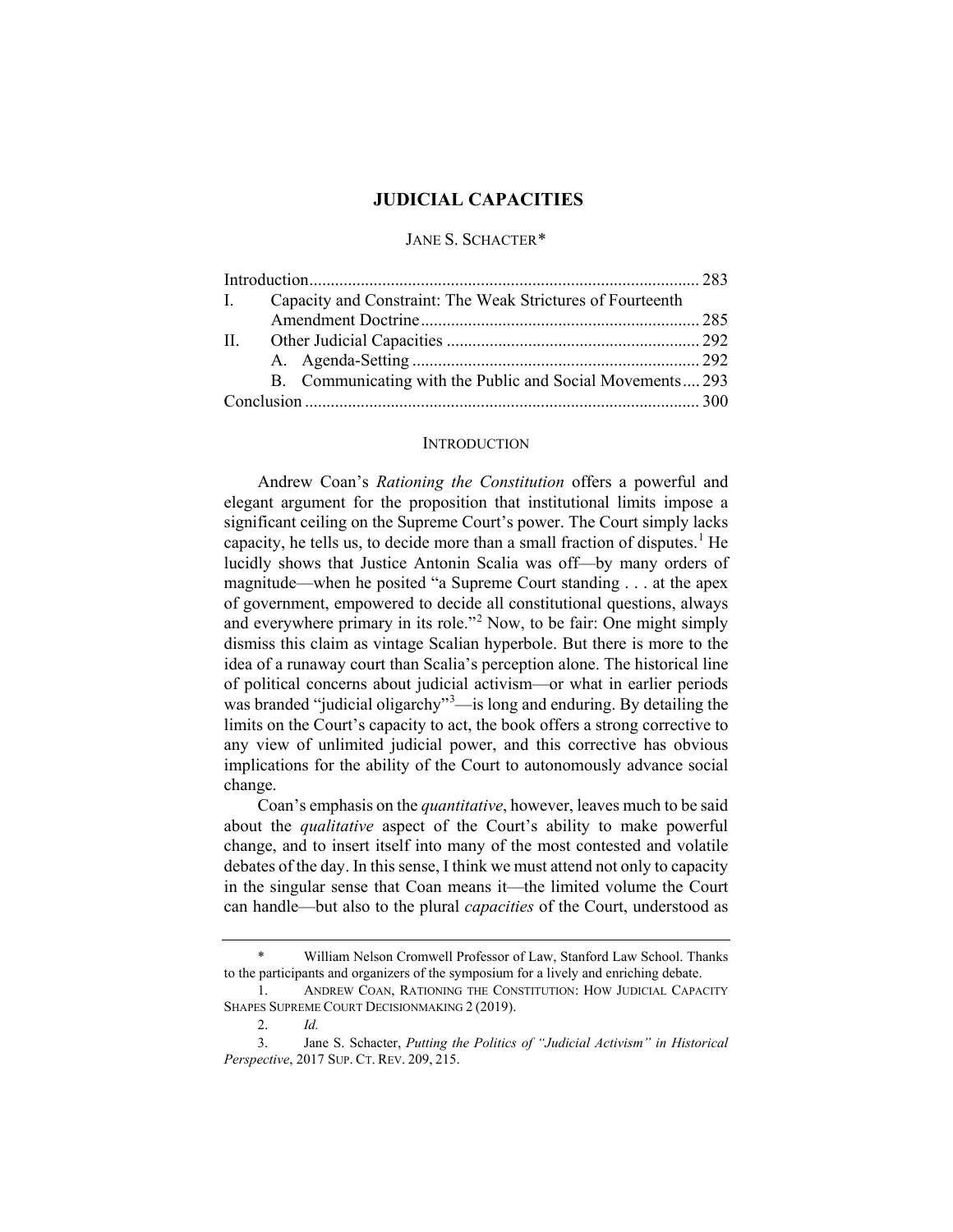its many different capabilities to act. That is, Coan has elaborated a meaningful set of limitations on the Court, but those limitations themselves are insufficient to allay fears that the Court has the ability to act selectively and, when it chooses, to exercise formidable policymaking power in highly controversial realms. Indeed, some of what I am getting at here is implicit in the book's title. Consider by analogy the fears of government "rationing health care" that animated those opposed to the Affordable Care Act during the noisy health care debates of  $2010<sup>4</sup>$  $2010<sup>4</sup>$  $2010<sup>4</sup>$  A core fear encapsulated in that soundbite was that government would get to choose who received care and who did not.<sup>[5](#page-1-1)</sup> So, we might say, the very fact that the Court must and does "ration" the Constitution is, in fact, a key part of what stirs counter-majoritarian anxieties. It is a feature, not a bug, of this critique that the Court *selectively* engages, and creates and deploys frameworks that give it the disquieting discretion to choose when to act.

In this Essay, I undertake to show that the fears of excessive judicial power that are a key launching point for Coan's model are unlikely to be alleviated by his demonstration of volume-based limits. I will use Fourteenth Amendment doctrine as my grounding. My focus will be on equal protection, but I will consider some substantive due process doctrine, as well. $6$  I will argue first that Coan's rendering of equal protection doctrine is too oriented to black letter doctrine and insufficiently attentive to how putatively clear, categorical rules have been deployed in a more standard-like, strategic way. The Court's capacity, if you will, to shape-shift constitutional rules is very much on display in this area, and the ways it has deployed doctrine in some of the most controversial issues is not less objectionable to critics because the Court is not *also* acting in many other domains.

Second, I will argue that the justices also have a range of other capacities to act, often in dynamic interaction with the political process. In this Essay, I touch on only a few examples, and will focus on how the contemporary media environment can amplify these capacities. The point I hope to emphasize is this: the decision of cases on the merits is at the heart of the Court's power, but it does not exhaust the ability of the justices to shape policy and social movements. Considering a more comprehensive set of capacities gives us a fuller picture of judicial influence and independence than can Coan's caseload-based analysis alone.

<span id="page-1-0"></span><sup>4.</sup> Elizabeth Weeks Leonard, *Death Panels and the Rhetoric of Rationing*, 13 NEV. L.J. 872, 875 (2013).

<span id="page-1-1"></span><sup>5.</sup> *Id.* at 873 (describing Sarah Palin's claim that the proposed Affordable Care Act would allow government to choose who is "worthy of health care").

<span id="page-1-2"></span><sup>6.</sup> Although Coan notes that space limitations prevented him from including substantive due process in his book, he views that doctrine as subject to the same dynamics he identifies in the realm of equal protection. COAN, *supra* not[e 1,](#page-0-4) at 114.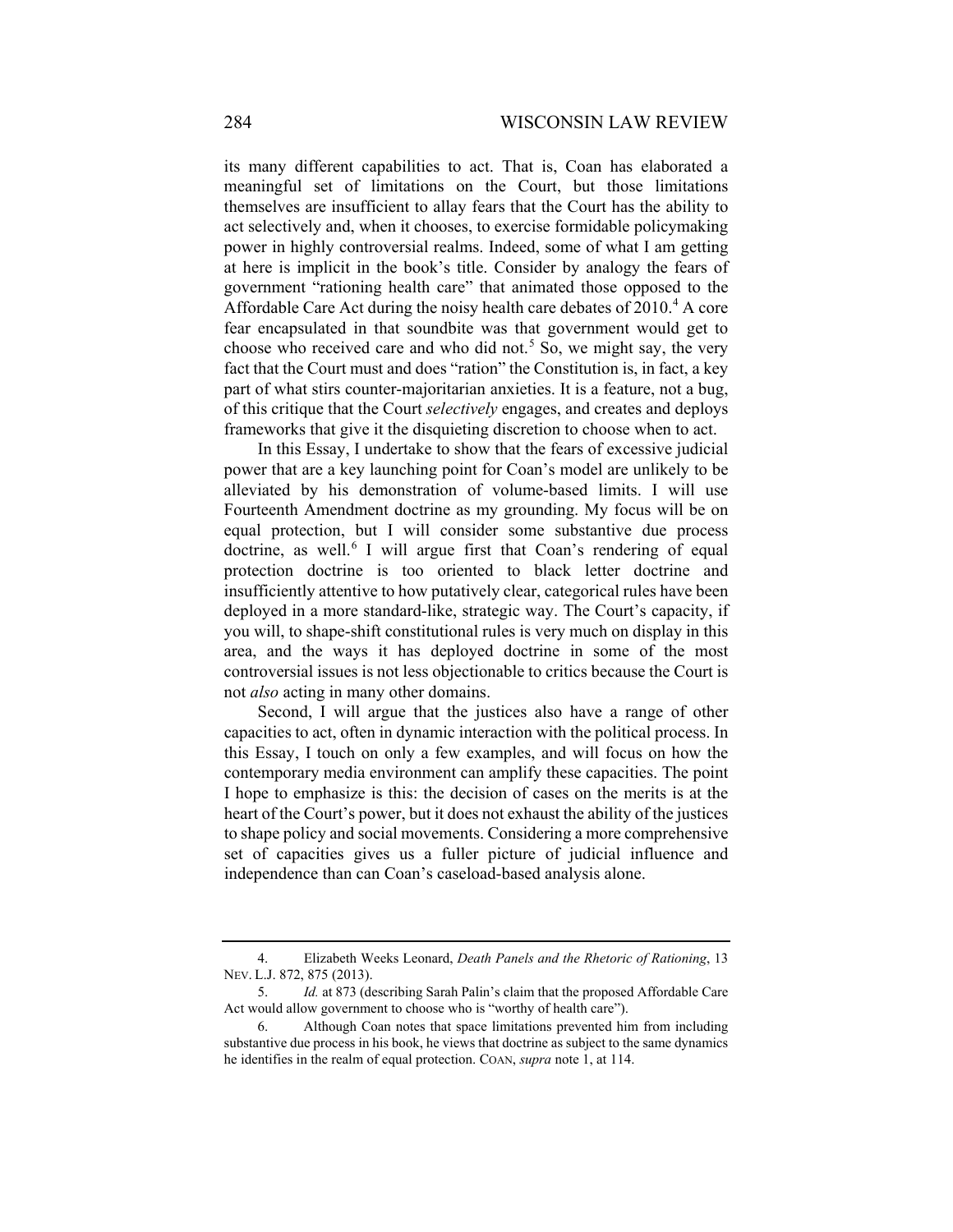## I. CAPACITY AND CONSTRAINT: THE WEAK STRICTURES OF FOURTEENTH AMENDMENT DOCTRINE

Coan's picture of equal protection doctrine boils down to a few key points: The Court would be swamped if it ever engaged in meaningful equal protection review of a broad swath of governmental activity. In recognition of that, its equal protection doctrine has eschewed broad, functional standards of the kind favored by Justices Stevens<sup>[7](#page-2-0)</sup> and Marshall<sup>[8](#page-2-1)</sup> and has, instead, utilized "categorical rules over standards,"<sup>[9](#page-2-2)</sup> in order to "cleanly insulate the vast majority of government discrimination from serious constitutional review."[10](#page-2-3) Thus, Coan notes, "meaningful Equal Protection review in the modern era has never extended beyond a short list of narrow, discrete rights and suspect classes."<sup>[11](#page-2-4)</sup>

Coan is surely correct that the Court has not—and likely will not put a broad range of governmental action under the equal protection microscope. He notes, for example, that neither the more liberal, nor the more conservative justices have shown any inclination to use equal protection to systematically address economic issues, notwithstanding the ideological principles that might incentivize each group to do so.<sup>[12](#page-2-5)</sup> And indeed, there are indications in the equal protection case law that the Court is wary of opening the proverbial floodgates.<sup>[13](#page-2-6)</sup> But I think Coan's rendering of equal protection doctrine misses the mark in terms of how the doctrine actually operates and how it facilitates the Court's ability to powerfully advance social change when it is so disposed. That ability to act *selectively* is itself an important form of power, and one that animates many critiques of the Court. This is especially clear in relation to LGBT rights, but I will address some other areas, as well.

At the outset, Coan's portrait of equal protection doctrine and the role of the "tiered scrutiny"[14](#page-2-7) strikes me as anachronistic, at the very least. Black letter doctrine aside, the last few decades of equal protection

<span id="page-2-0"></span><sup>7.</sup> *Craig v. Boren*, 429 U.S. 190, 211–12 (1976) (Stevens, J., concurring); *City of Cleburne v. Cleburne Living Ctr.*, 473 U.S. 432, 451–54 (1985) (Stevens, J., concurring).

<span id="page-2-2"></span><span id="page-2-1"></span><sup>8.</sup> *San Antonio Indep. Sch. Dist. v. Rodriguez*, 411 U.S. 1, 98–117 (1972) (Marshall, J., dissenting); *Cleburne*, 473 U.S. at 460–65 (Marshall, J., concurring in the judgment and dissenting in part).

<sup>9.</sup> COAN, *supra* not[e 1,](#page-0-4) at 127.

<sup>10.</sup> *Id.* at 136.

<sup>11.</sup> *Id.* at 121.

<sup>12.</sup> *Id.* at 5.

<span id="page-2-7"></span><span id="page-2-6"></span><span id="page-2-5"></span><span id="page-2-4"></span><span id="page-2-3"></span><sup>13.</sup> *See, e.g.*, *Washington v. Davis*, 426 U.S. 229, 248 (1976) (arguing that applying strict scrutiny to policies with a discriminatory impact without requiring proof of discriminatory intent would be "far reaching and would raise serious questions about, and perhaps invalidate, a whole range of tax, welfare, public service, regulatory, and licensing statutes that may be more burdensome to the poor and to the average black than to the more affluent white").

<sup>14.</sup> COAN, *supra* not[e 1,](#page-0-4) at 134.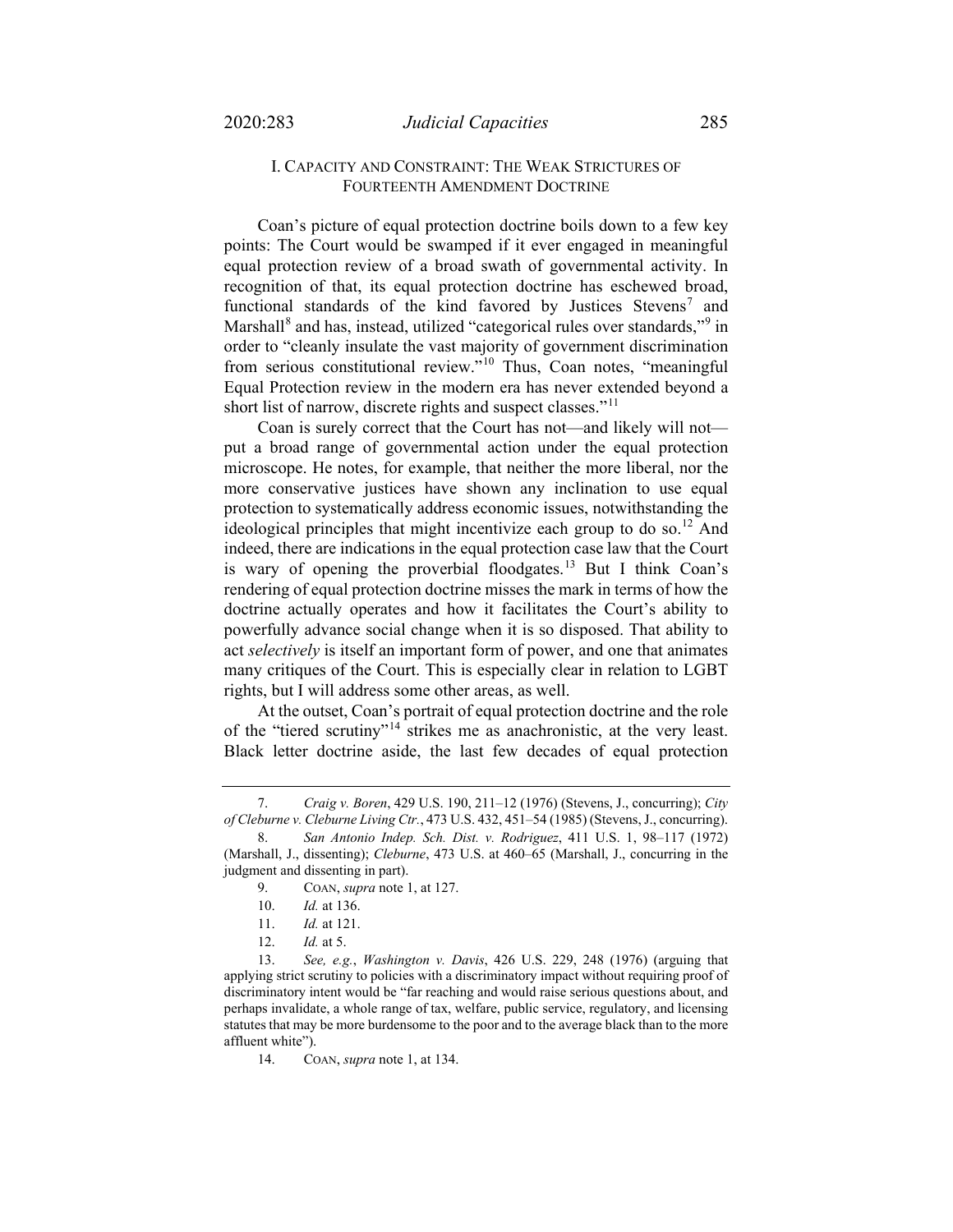doctrine have shown us that the tiers of scrutiny are anything but crisp and categorical. Instead, they are both malleable as deployed, and dispensable when convenient. These characteristics, in turn, allow the Court to act independently to pursue change when five or more justices wish to do so.

For one thing, the notion that we have three and only three tiers of scrutiny is belied by recent case law. It is perhaps more accurate to say we have eight or nine tiers, with stronger and weaker versions of each. So, for example, consider conventional strict scrutiny,<sup>[15](#page-3-0)</sup> strict scrutiny minus,<sup>[16](#page-3-1)</sup> strict scrutiny-sometimes,<sup>17</sup> intermediate plus,<sup>18</sup> conventional strict scrutiny-sometimes, $17$  intermediate plus,  $18$  conventional intermediate,<sup>[19](#page-3-4)</sup> intermediate minus,<sup>[20](#page-3-5)</sup> rational basis plus,<sup>[21](#page-3-6)</sup> conventional rational basis,  $^{22}$  $^{22}$  $^{22}$  and something like defies-easy-categorization.<sup>[23](#page-3-8)</sup> What this tells us, among other things, is that the tiers are highly variable as applied, and sometimes seem to operate more like a standard than a rule. And, this inconsistency in the tiers can fuel political critiques of the Court in ways that are orthogonal to Coan's notion of limited capacity, and not answered by the fact of that limited capacity.

Take race discrimination, the prototypical case for strict scrutiny. During the late 1980s and then the 1990s, the Court mulled in several cases

<span id="page-3-3"></span>18. *See Miss. Univ. for Women v. Hogan*, 458 U.S. 718, 723–24 (1982) and *United States v. Virginia*, 518 U.S. 515, 531–34 (1996) (requiring an "exceedingly persuasive" level of justification).

<span id="page-3-4"></span>19. *See Craig v. Boren*, 429 U.S. 190, 197–98 (1976) (requiring that the challenged policy serve "important governmental objectives" and be "substantially related to the achievement of those objectives").

<span id="page-3-5"></span>20. *See Nguyen v. INS*, 533 U.S. 53, 74 (O'Connor, J., dissenting) (criticizing Court's weak application of intermediate scrutiny in the case as "a stranger to our precedents").

<span id="page-3-6"></span>21. The Court applied some form of heightened rational basis scrutiny in *Dep't of Agric. v. Moreno*, 413 U.S. 528, 534–38 (1973); *City of Cleburne v. Cleburne Living Ctr.*, 473 U.S. 432, 439–41 (1985); *Romer v. Evans*, 517 U.S. 620, 631–36 (1996); and *United States v. Windsor*, 570 U.S. 744, 770–75 (2013). The emergence and character of this scrutiny is insightfully explored in Russell K. Robinson, *Unequal Protection*, 68 STAN. L. REV. 151 (2016).

22. The canonical case is *Williamson v. Lee Optical*, 348 U.S. 483 (1955).

<span id="page-3-8"></span><span id="page-3-7"></span>23. *See, e.g.*, *Plyler v. Doe*, 457 U.S. 202, 216–24 (1982). For a perspective on the idiosyncratic rationale in *Plyler*, see Julie A. Nice, *The Emerging Third Strand in Equal Protection Jurisprudence: Recognizing the Co-Constitutive Nature of Rights and Classes*, 1999 U. ILL. L. REV. 1209, 1213 (arguing that, in striking down a state law barring the children of undocumented persons from access to public school, *Plyer* heightened scrutiny based on "the interaction between the right and the class").

<sup>15.</sup> *See, e.g.*, *Palmore v. Sidoti*, 466 U.S. 429, 432–33 (1984).

<span id="page-3-1"></span><span id="page-3-0"></span><sup>16.</sup> For examples of a more deferential version of review in the context of strict scrutiny, see *Grutter v. Bollinger*, 539 U.S. 306, 326–29 (2003) and *Fisher v. Univ. of Tex. at Austin*, 136 S. Ct. 2198, 2207–08 (2016).

<span id="page-3-2"></span><sup>17.</sup> *Graham v. Richardson*, 403 U.S. 365, 371–72 (1971) applied strict scrutiny to a denial of benefits to noncitizens lawfully in the country, but cases like *Foley v. Connelie*, 435 U.S. 291, 295–96 (1978) and *Ambach v. Norwick*, 441 U.S. 68, 74 (1979) carved an exception for policies that exclude aliens but are deemed part of a state's selfgovernment. Policies that fall into this latter category are reviewed only for rationality.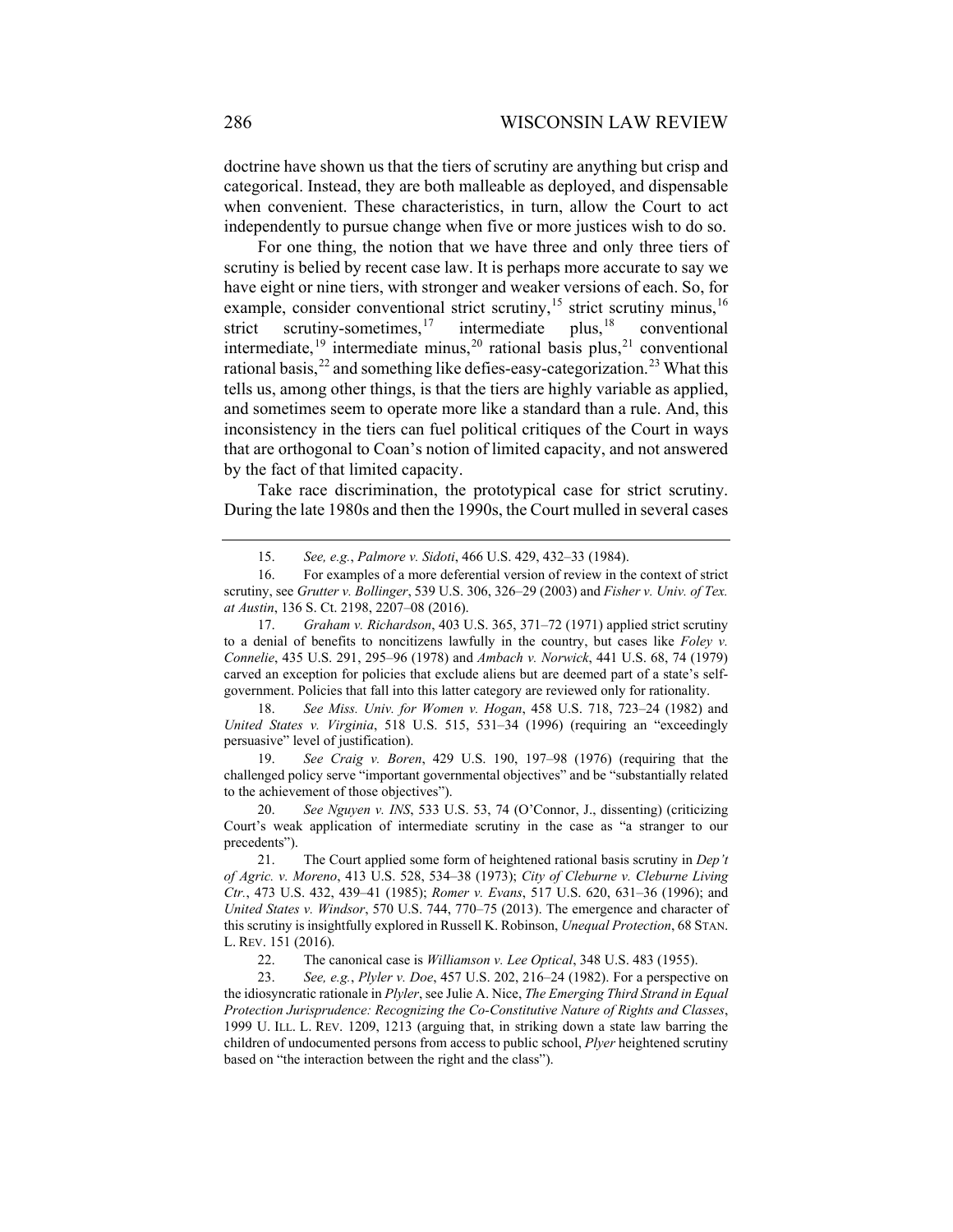the question whether to apply strict scrutiny to cases that involve claimed discrimination against whites. This was itself a highly contested proposition, as those justices opposing it argued in the major affirmative action cases that finally settled the question by ruling that strict scrutiny would, in fact, be applied. $^{24}$  $^{24}$  $^{24}$  If equal protection jurisprudence is concerned with "suspect classes" that derive from footnote four,  $2^5$  then it simply makes no sense to extend such scrutiny to claims by whites. By reorienting—some would say changing—the rules to focus on suspect *classifications* instead of *classes*, the Court brought strict scrutiny into play, with plainly adverse consequences for affirmative action and other race-conscious policies designed to dislodge long term structures of discrimination.

This doctrinal move placed the idea of colorblindness at the center of race and equal protection.<sup>[26](#page-4-2)</sup> Yet, when some justices later flinched at the implications of categorical colorblindness and strict scrutiny for affirmative action in higher education, the Court pulled back by weakening the force of strict scrutiny in high profile, showdown cases testing the permissibility of race-conscious admissions policies. The Court's decisions upholding such policies in *Grutter v. Bollinger*<sup>[27](#page-4-3)</sup> and *Fisher v. United of Texas* (*Fisher II*) [28](#page-4-4) did so by granting some measure of judicial deference to universities in this realm, prompting opposing justices to argue that strict scrutiny had been illegitimately diluted.<sup>[29](#page-4-5)</sup>

On occasion, moreover, some justices are unclear about the crucial question of whether or how strict scrutiny applies to race-conscious governmental decision-making at all. Consider Justice Kennedy's influential concurrence in *Parents Involved in Community Schools v. Seattle School District*, [30](#page-4-6) another showdown case, this one testing the constitutionality of public school admissions criteria that included race, among other factors.<sup>[31](#page-4-7)</sup> The Court, led by the Chief Justice, struck down as

<span id="page-4-0"></span><sup>24.</sup> The question was settled in *City of Richmond v. J.A. Croson Co.*, 488 U.S. 469, 493–98 (1989) and *Adarand Constructors v. Pena,* 515 U.S. 200, 218–31 (1995). The Court's decision to apply strict scrutiny in these cases was met with impassioned dissents arguing that the Court profoundly misunderstood the dynamics of racial inequality. In *Croson*, see 488 U.S. at 528–61 (Marshall, J., dissenting); *id.* at 561–62 (Blackmun, J., dissenting). In *Adarand*, see 515 U.S. at 242–71 (Stevens, J., dissenting); *id.* at 264–71 (Souter, J., dissenting); *id.* at 271–76 (Ginsburg, J., dissenting).

<sup>25.</sup> *United States v. Carolene Prods.*, 304 U.S. 144, 152 n.4 (1938).

<span id="page-4-3"></span><span id="page-4-2"></span><span id="page-4-1"></span><sup>26.</sup> For thoughtful reflections on the doctrinal emergence of colorblindness, see Ian Haney-Lopez, *Intentional Blindness*, 87 N.Y.U. L. REV. 1779 (2012).

<sup>27.</sup> 539 U.S. 306 (2003).

<sup>28.</sup> 136 S. Ct. (2016).

<span id="page-4-5"></span><span id="page-4-4"></span><sup>29.</sup> *See, e.g.*, *Grutter*, 539 U.S. at 350 (Thomas, J., dissenting); *Fisher*, 136 S. Ct. at 2223 (Alito, J., dissenting).

<sup>30.</sup> 551 U.S. 701 (2007).

<span id="page-4-7"></span><span id="page-4-6"></span><sup>31.</sup> *Id.* at 782–98 (Kennedy, J., concurring in part and concurring in the judgment).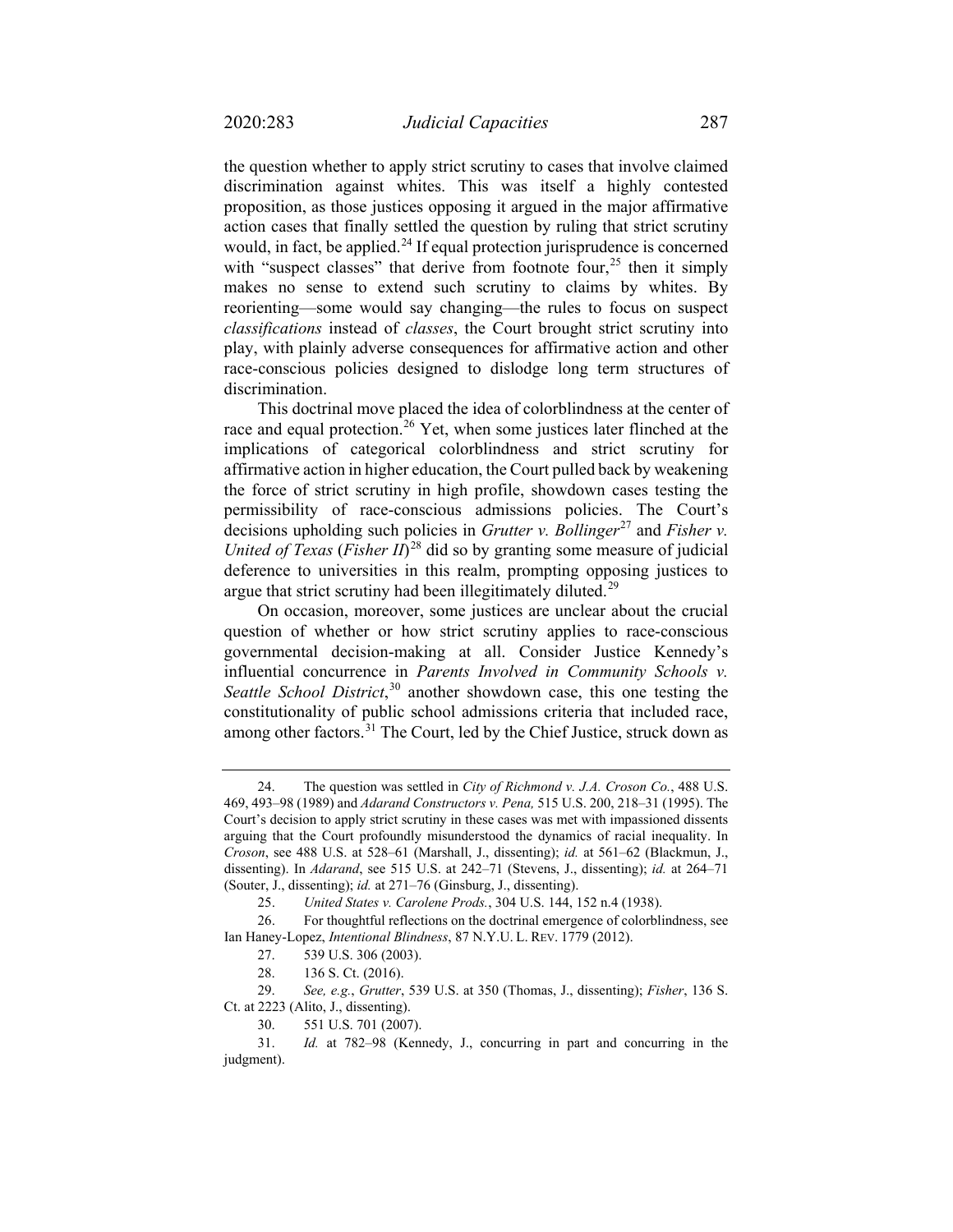<span id="page-5-5"></span>unconstitutional the plans used to reduce racial segregation in schools in Seattle and in Jefferson County, Kentucky.<sup>[32](#page-5-0)</sup> But perhaps more important was the Kennedy concurrence's exegesis about what school districts could and could not do in the future to combat racial segregation. Although an early section of the concurrence included a doctrinally standard recitation of strict scrutiny,  $33$  crucial language later in the opinion was elusive about the core question of how and when racially-conscious decision-making by school officials triggers strict scrutiny, as well as when such measures can survive it. At one point, Kennedy included a list of permissible strategies (such as, for example, strategic site selection and certain targeted recruitment efforts) that he characterized as "race conscious" but "unlikely . . . [to] demand strict scrutiny" because they "do not lead to different treatment based on a classification that tells each student he or she is to be defined by race  $\dots$  ."<sup>[34](#page-5-2)</sup> Elsewhere, though, he underscored that "[a] compelling interest exists in avoiding racial isolation," as it does to "achieve a diverse student population," of which "[r]ace may be one component."[35](#page-5-3) What is left unexplained, however, is a central question: do the actions Kennedy suggests fail to trigger strict scrutiny (as initially suggested) or do they survive it? That is a question of central import to the policymakers and school district lawyers around the country to whom he was speaking, but the opinion was ambiguous.

The zigging, zagging, and occasional opaqueness in these cases is the point I wish to underscore. The assertedly-categorical rules, a point of great emphasis by Coan, can be quite elastic, and their boundaries uncertain. And these rules apply to some of the hottest-button issues of all. For Coan, the significant fact is that these disputes are cabined to race and therefore do not implicate a volume of cases the Court cannot handle. A different perspective is to say the charges of "judicial supremacy" with which the book begins<sup>[36](#page-5-4)</sup> are in fact inspired and fueled *precisely by* the discretion the Court has to intervene unevenly and to shape policy

<span id="page-5-0"></span><sup>32.</sup> The case is perhaps best known for its pitched rhetorical battle over the legacy of *Brown*, along with the pugnacious Roberts postulate that "the way to stop discrimination on the basis of race is to stop discriminating on the basis of race." *Id.* at 746–48.

<span id="page-5-1"></span><sup>33.</sup> Under strict scrutiny, "the government has the burden of proving that racial classifications 'are narrowly tailored measures that further compelling state interests.'" *Id.* at 783 (Kennedy, J., concurring in part and concurring in the judgment) (quoting *Johnson v. California*, 543 U.S. 499, 505 (2005)).

<sup>34.</sup> *Id.* at 789 (Kennedy, J., concurring in part and concurring in the judgment).

<span id="page-5-4"></span><span id="page-5-3"></span><span id="page-5-2"></span><sup>35.</sup> *Id.* at 797–98 (Kennedy, J., concurring in part and concurring in the judgment). This language forms part of a rousing conclusion urging school districts to use creativity to "achieve the compelling interests they face without resorting to widespread governmental allocation of benefits and burdens on the basis of racial classifications." *Id.* at 798 (Kennedy, J., concurring in part and concurring in the judgment).

<sup>36.</sup> COAN, *supra* not[e 1,](#page-0-4) at 1.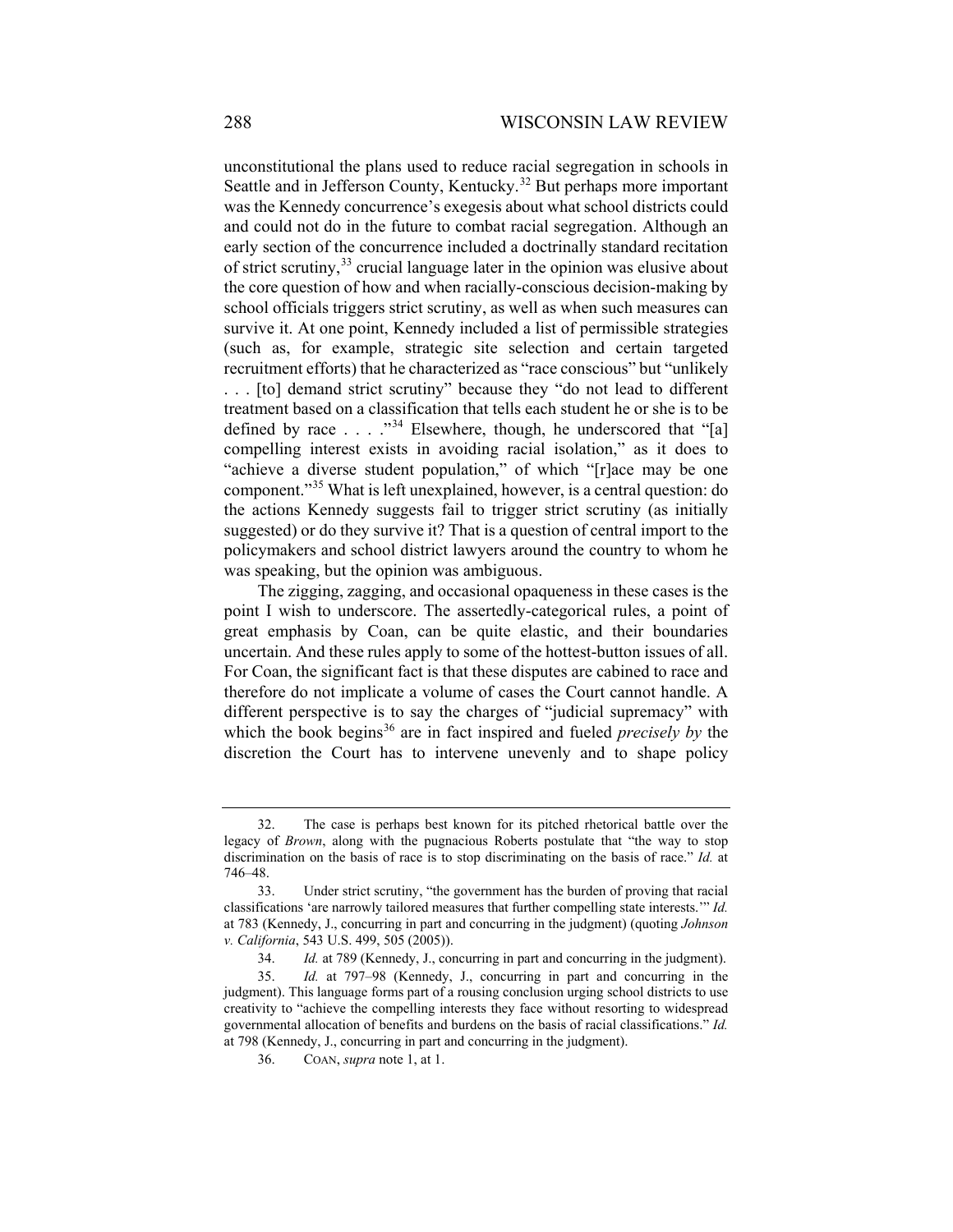unpredictably. Think *Bush v. Gore*. [37](#page-6-0) The case is not objectionable to critics who see it as illegitimate activism because its logic and approach opens too many doors to widespread equal protection review of voting practices; it is objectionable because it was *only* used to resolve a single election dispute of enormous consequence.[38](#page-6-1) The selectivity *is* the problem.

Coan, I think, also misses the mark in discounting what the Court's gay rights cases reflect about doctrine.<sup>[39](#page-6-2)</sup> After canvassing the relatively short lists of suspect and quasi-suspect classifications, Coan notes that the Court has engaged in "studied ambiguity" as to the standard of review it was applying in its gay rights cases. $4\overline{0}$  But, he argues, "[no one] thinks that the de facto heightened scrutiny" in those cases is "likely to expand beyond discrimination based on sexual orientation and, perhaps, gender identity."[41](#page-6-4) Let me offer a different perspective.

Consider what the Court, led by Justice Kennedy, did on an issue of great public salience and deep controversy over the course of nearly twenty years. Starting with *Romer v. Evans*' [42](#page-6-5) equal protection-based invalidation of an anti-gay rights ballot measure in  $1996$ ,<sup>[43](#page-6-6)</sup> continuing through the striking down of bans on sodomy in *Lawrence v. Texas*, [44](#page-6-7) and culminating in the marriage-equality rulings in *United States v. Windsor*[45](#page-6-8) and *Obergefell v. Hodges*, [46](#page-6-9) the Supreme Court fundamentally changed the social and legal landscape *without ever assigning a tier of scrutiny*. Indeed, notwithstanding mountains of briefs charting every conceivable route to heightened scrutiny under equal protection, $47$  the Court never so much as framed the question in its opinions. The "clear and categorical" rules said to reflect the key constraints on the Justices simply had no role.

- 39. COAN, *supra* not[e 1,](#page-0-4) at 122–23.
- 40. *Id.* at 122.
- 41. *Id.* at 122–23.
- 42. 517 U.S. 620 (1996).
- 43. *Id.*
- 44. 539 U.S. 558 (2003).
- 45. 570 U.S. 744 (2013).
- 46. 135 S. Ct. 2584 (2015).

<span id="page-6-10"></span><span id="page-6-9"></span><span id="page-6-8"></span><span id="page-6-7"></span><span id="page-6-6"></span><span id="page-6-5"></span>47. *See, e.g.*, *Obergefell v. Hodges*, SCOTUSBLOG (2020), https://www.scotusblog.com/case-files/cases/obergefell-v-hodges/

[https://perma.cc/3PV8-4SYP] (collecting the large number of amicus briefs filed in *Obergefell*); *Windsor v. United States*, SCOTUSBLOG (2020), https://www.scotusblog.com/case-files/cases/windsor-v-united-states-2/

[https://perma.cc/7PN4-9UAG] (collecting the large number of amicus briefs filed in *Windsor*).

<sup>37.</sup> 531 U.S. 98 (2000).

<span id="page-6-4"></span><span id="page-6-3"></span><span id="page-6-2"></span><span id="page-6-1"></span><span id="page-6-0"></span><sup>38.</sup> *See, e.g.*, Samuel Issacharoff, *Political Judgments*, 68 U. CHI. L. REV. 637, 650 (2001) (criticizing Court's language that its ruling was limited to the particular circumstances of the case as a "disingenuous limiting instruction" reflecting "the classic 'good for this train, and this train only' offer").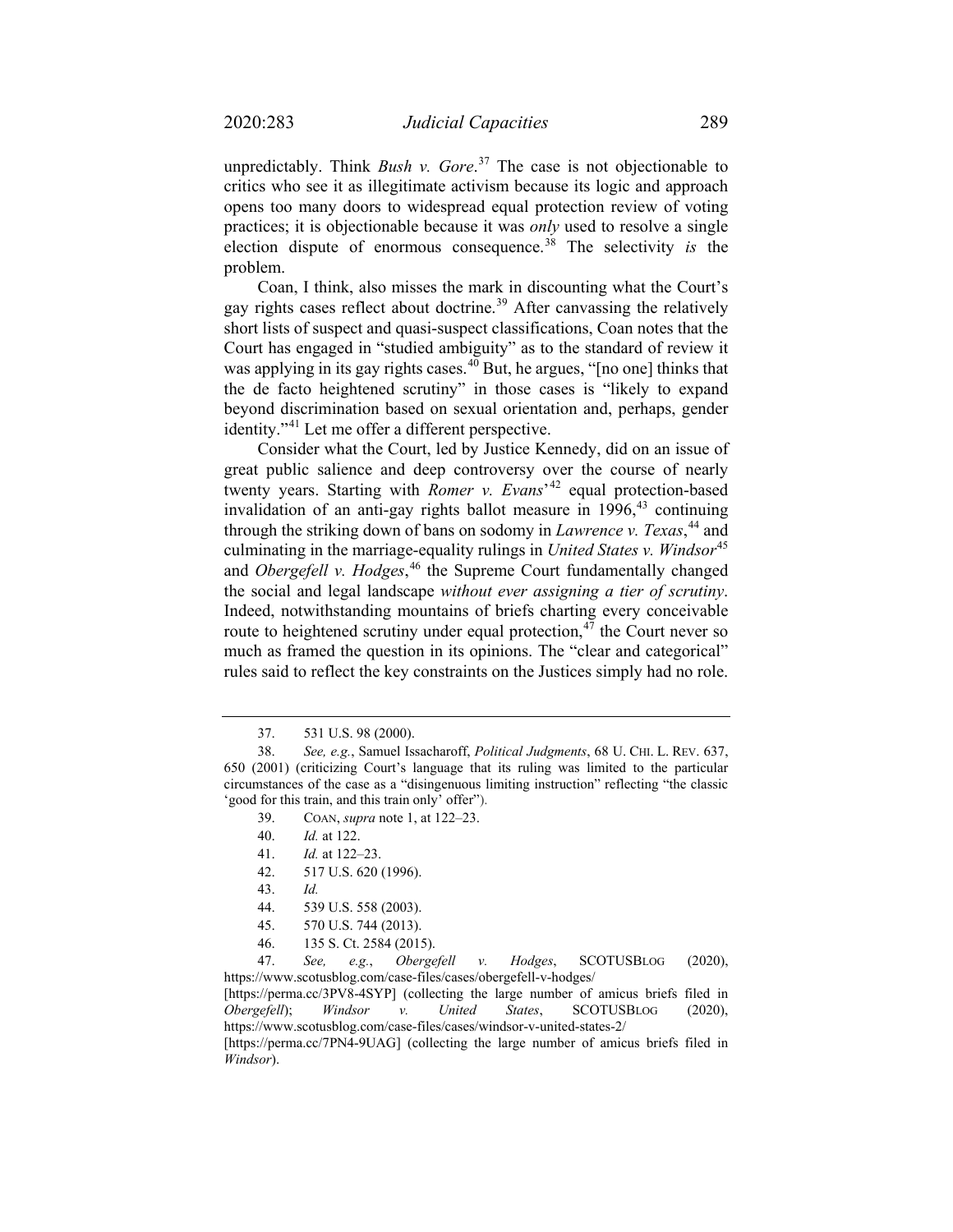As such, it is hard to make the case that these rules ought to soothe anxieties about the Court's power.

Circa 1996, *Romer* looked like it might be a one-off case that dealt with an unusually broad anti-gay rights ballot measure that was saturated with hostility towards sexual minorities.<sup>[48](#page-7-0)</sup> There was no guarantee it would be followed up with anything more, especially when the Court denied certiorari a few years later in a post-*Romer* case in which the Sixth Circuit upheld a similar, though more narrowly-drawn, local measure.<sup>[49](#page-7-1)</sup> We now know, however, that it was the beginning of a broad constitutional refashioning of sexual orientation law, and it proceeded independently of the categorical rules that Coan places at the center of the analysis. If the Court can pursue change in a starkly non-doctrinal fashion on this issue, it is unclear why it cannot or will not do so in some future set of controversial disputes.

The style of Justice Kennedy's decisions in these cases also bears mention. Indeed, as much as anyone, Kennedy illustrates how apparent rules can function as anything but "clean" and "categorical." Consider some of his most influential Fourteenth Amendment opinions. In both *Romer* and *Windsor*, the equal protection tier of scrutiny was confusing and obscure, and broad concepts—like animus, dignity, and the synergy between equality and liberty—took the place of anything clearly rule-like.<sup>[50](#page-7-2)</sup> Animus looms especially large here because it had surfaced as an important principle in pre-Kennedy cases not only about gay rights but about poverty (*Department of Agriculture v. Moreno*) [51](#page-7-3) and intellectual disability (*City of Cleburne v. Cleburne Living Center*).[52](#page-7-4) It supplies a standard that threatens the rule of toothless rationality review because the presence of animus can function to negate any governmental claim to having a rational basis. To be sure, the Court has not widely deployed animus, and the Roberts Court as recently reconstituted seems especially unlikely to do so. But there it sits, as a lever ready to be pulled by a future Court interested in imposing more demanding review—say, on select matters relating to religious liberty, should the Court want to expand

<span id="page-7-0"></span><sup>48.</sup> *See, e.g.*, Daniel A. Farber & Suzanna Sherry, *The Pariah Principle*, 13 CONST. COMMENT. 257, 257–58 (1996) (reading *Romer* to be grounded in a rarely-invoked principle that the government may not broadly bar a group from meaningful participation in society).

<span id="page-7-1"></span><sup>49.</sup> *Equal. Found. of Greater Cincinnati, Inc. v. City of Cincinnati*, 128 F.3d 289 (6th Cir. 1997), *cert. denied* 119 S. Ct. 365 (1998).

<span id="page-7-2"></span><sup>50.</sup> For a detailed examination of the role of these ideas in Kennedy's opinions in these cases, see, for example, Courtney G. Joslin, *The Gay Rights Canon and the Right to Nonmarriage*, 97 B.U. L. REV. 425, 447–48 (2017) (arguing that these ideas are central to the "gay rights canon").

<sup>51.</sup> 413 U.S. 528 (1973).

<span id="page-7-4"></span><span id="page-7-3"></span><sup>52.</sup> 473 U.S. 432 (1985). On the constitutional jurisprudence of animus, see Dale Carpenter, Windsor *Products: Equal Protection from Animus*, 2013 SUP. CT. REV. 183; Susannah W. Pollvogt, *Unconstitutional Animus*, 81 FORDHAM L. REV. 887 (2012).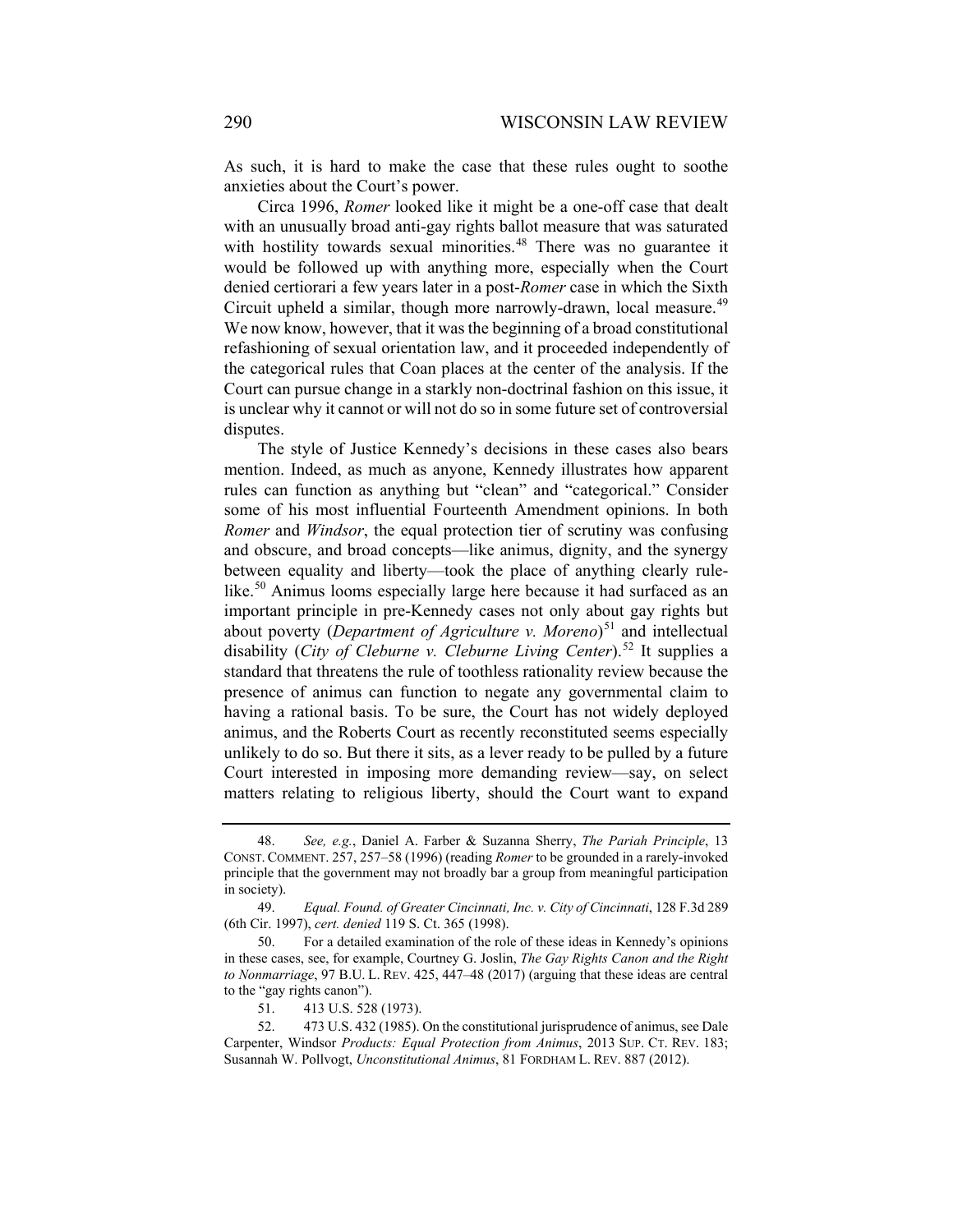protections in that realm and add an equal protection dimension to what has conventionally been framed as a matter of freedom of religion. There will be a ready new route to take, should that prove expedient.

Just as Justice Kennedy wrote opaque equal protection opinions in *Romer* and *Windsor*, so his *Lawrence* opinion invoking due process confounded many, including the lower courts, which split on what standard of review they thought the Court had applied.<sup>[53](#page-8-0)</sup> The opinion was, in Kennedyesque fashion, long on sonorous language and abstract principles but short on doctrinal clarity. *Obergefell* was in some ways the most doctrinally conventional of his gay rights quartet. Kennedy called the right to marry fundamental, which formally triggered strict scrutiny.<sup>[54](#page-8-1)</sup> But one searches the opinion in vain for any doctrinal discussion of compelling state interests or narrow tailoring. Instead, *Obergefell* continued Kennedy's familiar emphasis on abstract ideas, like dignity and synergy, and his signature rhetoric—seen by some as inspired and others as purple prose.[55](#page-8-2) Whatever it and the other gay rights decisions reflect, it is not doctrinal clarity or adherence to crisp rules. Standards of "animus" and "dignity" were the decidedly non-rule-like stars of the show.

As we focus on areas of intense public controversy, let us add abortion into the mix. It has not, of course, been framed by the Court as an equal protection issue, notwithstanding scholarly arguments to reconceive reproductive rights in those terms.<sup>[56](#page-8-3)</sup> But the doctrinal path taken in this area pertains directly to the rules versus standards analysis that is part of the Coan model. In *Casey v. Planned Parenthood*, [57](#page-8-4) the Court moved from the rule-like approach of *Roe v. Wade*, [58](#page-8-5) featuring a fundamental right triggering strict scrutiny and a bright line trimester approach, to the notoriously indeterminate standard known as "undue burden."[59](#page-8-6) Before fetal viability, said the joint opinion in *Casey* by Justices Kennedy, O'Connor, and Souter, it is impermissible for the government to adopt a

58. 410 U.S. 113 (1979).

<span id="page-8-0"></span><sup>53.</sup> *Compare Lofton v. Sec'y of the Dep't of Child. & Fam. Servs.*, 358 F.3d 804, 816 (11th Cir. 2004), *cert. denied*, 543 U.S. 1081 (2005) (declining to read *Lawrence* as having recognized a fundamental right that triggered heightened scrutiny), *with Witt v. Dep't of the Air Force*, 527 F.3d 806, 816 (9th Cir. 2008) (reading *Lawrence* as having applied heightened scrutiny).

<sup>54.</sup> *Obergefell v. Hodges*, 135 S. Ct. 2584, 2604 (2015).

<span id="page-8-2"></span><span id="page-8-1"></span><sup>55.</sup> For an overview of the debates about Justice Kennedy's opinions and jurisprudential style, see Mitchell Berman & David Peters, *Kennedy's Legacy: A Principled Justice,* 46 HASTINGS CON. L.Q. 312 (2019).

<span id="page-8-3"></span><sup>56.</sup> *See generally* Reva B. Siegel, *Reasoning From the Body: A Historical Perspective on Abortion Regulation and Questions of Equal Protection*, 44 STAN. L. REV. 261 (1992); Neil S. Siegel & Reva B. Siegel, *Equality Arguments for Abortion Rights*, 60 U.C.L.A. L. REV. DISCOURSE 160–70 (2013).

<sup>57.</sup> 505 U.S. 833 (1992).

<span id="page-8-6"></span><span id="page-8-5"></span><span id="page-8-4"></span><sup>59.</sup> *Casey*, 505 U.S. at 874–75 (finding that *Roe*'s trimester approach was flawed and that the undue burden standard protected valid state interests more effectively).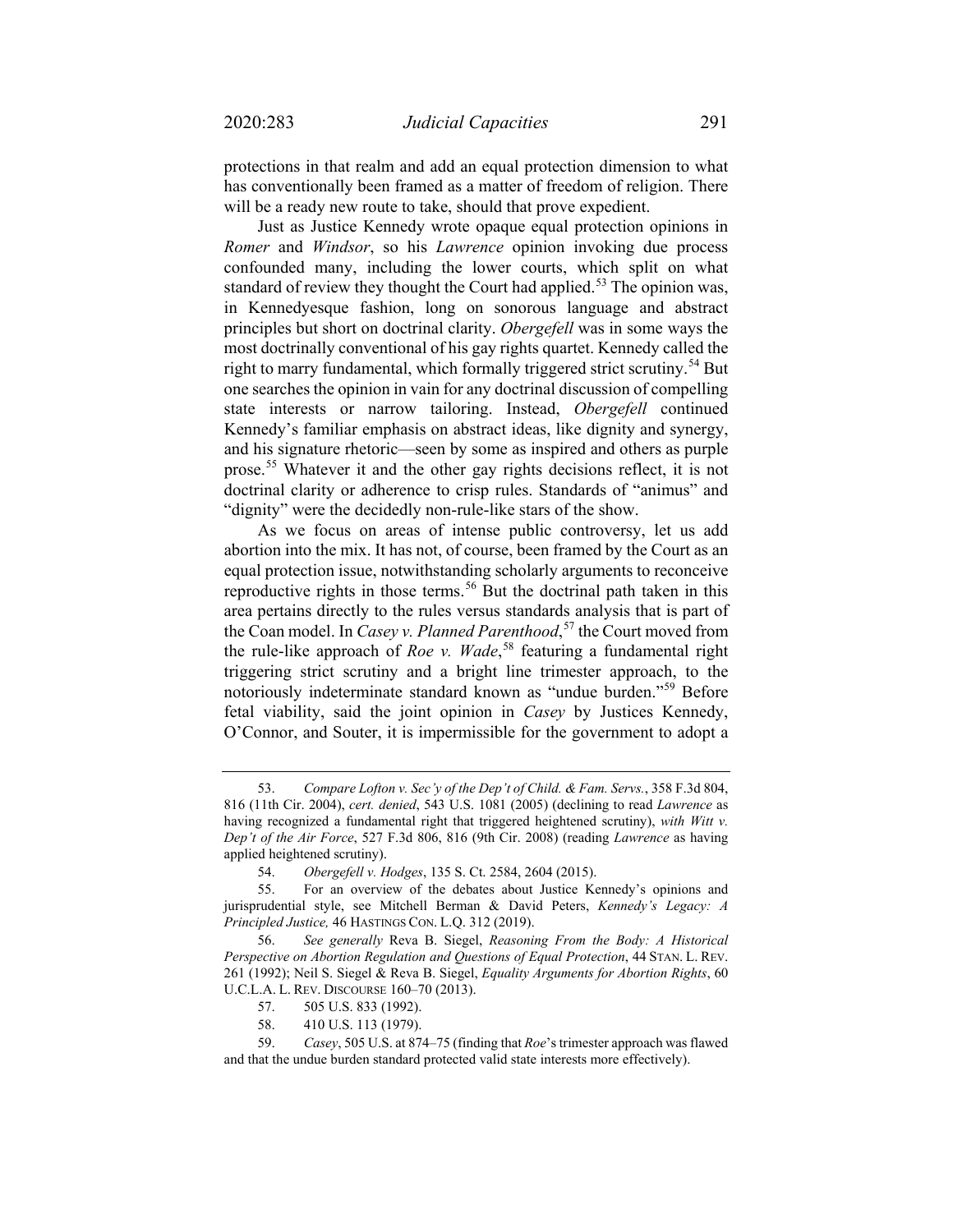policy "if its purpose or effect is to place a substantial obstacle in the path of a woman seeking an abortion before the fetus attains viability."[60](#page-9-0) Laws that have only "the incidental effect of making it more difficult or more expensive to procure an abortion" do not constitute an undue burden, nor, typically, will "state measure[s] designed to persuade [a woman] to choose childbirth over abortion." [61](#page-9-1) One struggles to find much real content in this standard, and there has been a high volume of litigation around the country sparring over its application to particular restrictions on access to abortion. Recent litigation in the Court has revealed sharp differences among the justices about whether the undue burden test supplants or is supposed to work in tandem with the rational basis inquiry. The Court's most recent word on the subject indicated the former,  $62$  but with new justices on the Court, and a pending case in which to address the question,  $63$  the Court may well shift closer to the latter (if not impose more draconian changes to abortion law). There is no mistaking the flexibility the Court has to do so under the strikingly uncertain standard it has adopted.

In sum, the Fourteenth Amendment doctrine reviewed here is quite malleable and leaky, and is undefined in ways that complicate Coan's picture of hard and fast limits on judicial power.

## II. OTHER JUDICIAL CAPACITIES

In this section, I briefly consider some other judicial capacities that are relevant to the Court's ability to promote change. Rather than attempting any comprehensive overview, I focus on two such capacities that are both noteworthy in their own right and can also interact with one another in interesting ways.

### *A. Agenda-Setting*

One obvious way the justices can act to autonomously effectuate change is by setting their own agenda. Sometimes the Court is depicted as a passive institution, different from the proactive political branches because it must wait for cases to arrive at its door. But that is an overly simplistic characterization. Coan shows us that there is a sharp limit on the volume of litigation the Court can adjudicate, but it is significant—and he freely accepts—that the justices have wide freedom to decide what issues to take up. Not only does the Court have almost-unlimited power to decide

<sup>60.</sup> *Id.* at 878.

<sup>61.</sup> *Id.* at 874, 878.

<sup>62.</sup> *Whole Woman's Health v. Hellerstedt*, 136 S. Ct. 2292, 2309 (2016).

<span id="page-9-3"></span><span id="page-9-2"></span><span id="page-9-1"></span><span id="page-9-0"></span><sup>63.</sup> *June Med. Servs. L.L.C. v. Gee*, 905 F.3d 787 (5th Cir. 2018), *cert. granted* 88 U.S.L.W. 3087, 3087 (Oct. 4, 2019).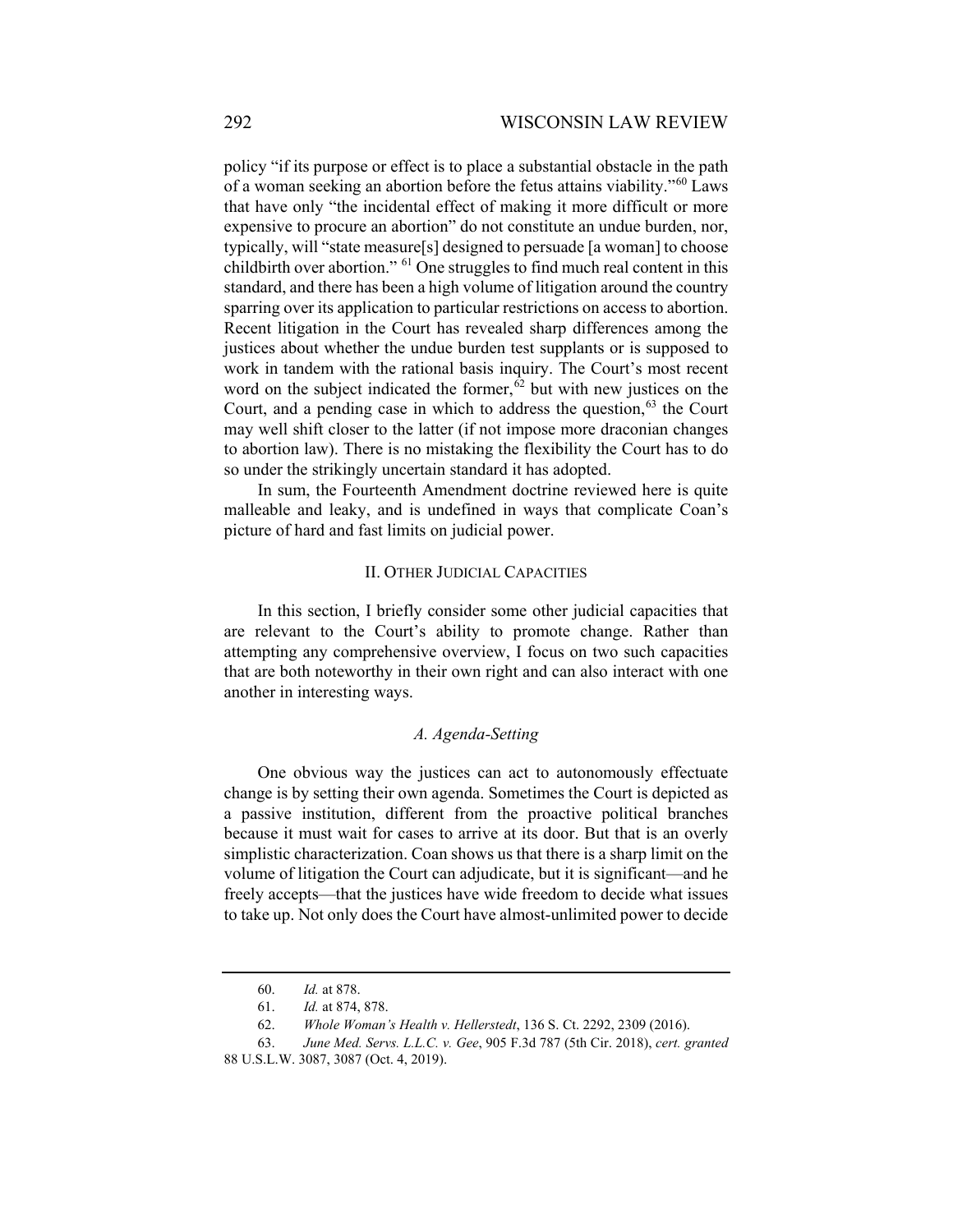which cases it wants to hear through its certiorari docket, <sup>[64](#page-10-0)</sup> but there is also strategic agenda-setting by the justices.<sup>[65](#page-10-1)</sup> The dynamics of this agenda-setting include "aggressive grants" and "defensive denials"<sup>[66](#page-10-2)</sup> designed to pursue or thwart particular policy objectives. Especially noteworthy is the extent to which the justices salt their opinions with language that signals litigants to pursue a particular case or issue for future adjudication by the Court.[67](#page-10-3) These signals are decipherable to sophisticated advocates and policy reformers who closely follow the Court. Although this dialogue is of a decidedly insider variety and is not meaningfully visible to most of the public, it does reflect another way that the Court exercises its power selectively and strategically.

#### *B. Communicating with the Public and Social Movements*

There is a classic, if old, school of thought in political science that sees the Court as able to influence how the public views issues through its opinions. The so-called "republican schoolmaster" view, associated with Ralph Lerner and Eugene Rostow, contemplates that the justices can lead public opinion in significant ways.<sup>[68](#page-10-4)</sup> Over the years, critics of this didactic view of the Court have raised significant questions about its persuasive force.[69](#page-10-5) Among other questions, it is surely fair to ask: who is the audience for Supreme Court opinions? And what is the evidence that the justices' opinions "teach" or necessarily have the effect of legitimating the Court's views with the public?

I will not be pressing the republican schoolmaster view. At the same time, the breezy dismissal of that view based on the idea that very few people read or care about Supreme Court opinions is less warranted than it once was. The informational dynamics surrounding the Court have changed radically since Rostow and Lerner wrote in the 1950's and 60's, respectively. Taking account of these changes opens the way to identify a

<span id="page-10-0"></span><sup>64.</sup> *See* Daniel Epps & William Ortman, *The Lottery Docket*, 116 MICH. L. REV. 705, 706 (2018) (noting Court's "nearly boundless power to decide which cases it will hear").

<span id="page-10-2"></span><span id="page-10-1"></span><sup>65.</sup> The literature on agenda-setting is reviewed, and its dynamics explored, in VANESSA A. BAIRD, ANSWERING THE CALL OF THE COURT (2007).

<sup>66.</sup> *Id.* at 23.

<sup>67.</sup> *See id.* at 42–67.

<span id="page-10-4"></span><span id="page-10-3"></span><sup>68.</sup> *See, e.g.*, Ralph Lerner, *The Supreme Court as Republican Schoolmaster*, 1967 SUP. CT. REV. 127 (exploring capacity of the Court to foster civic responsibility and shape public opinion); Eugene Rostow, *The Democratic Character of Judicial Review*, 66 HARV. L. REV. 193, 208 (1952) (asserting that justices are "teachers in a vital national seminar").

<span id="page-10-5"></span><sup>69.</sup> Gerald N. Rosenberg, *Romancing the Court*, 89 B.U. L. REV. 563, 564, 566 (2009). For a succinct review of the literature on the relationship between the Court's decisions and public opinion, see PUBLIC OPINION AND CONSTITUTIONAL CONTROVERSY 10–12 (Nathaniel Persily et al. eds., 2008).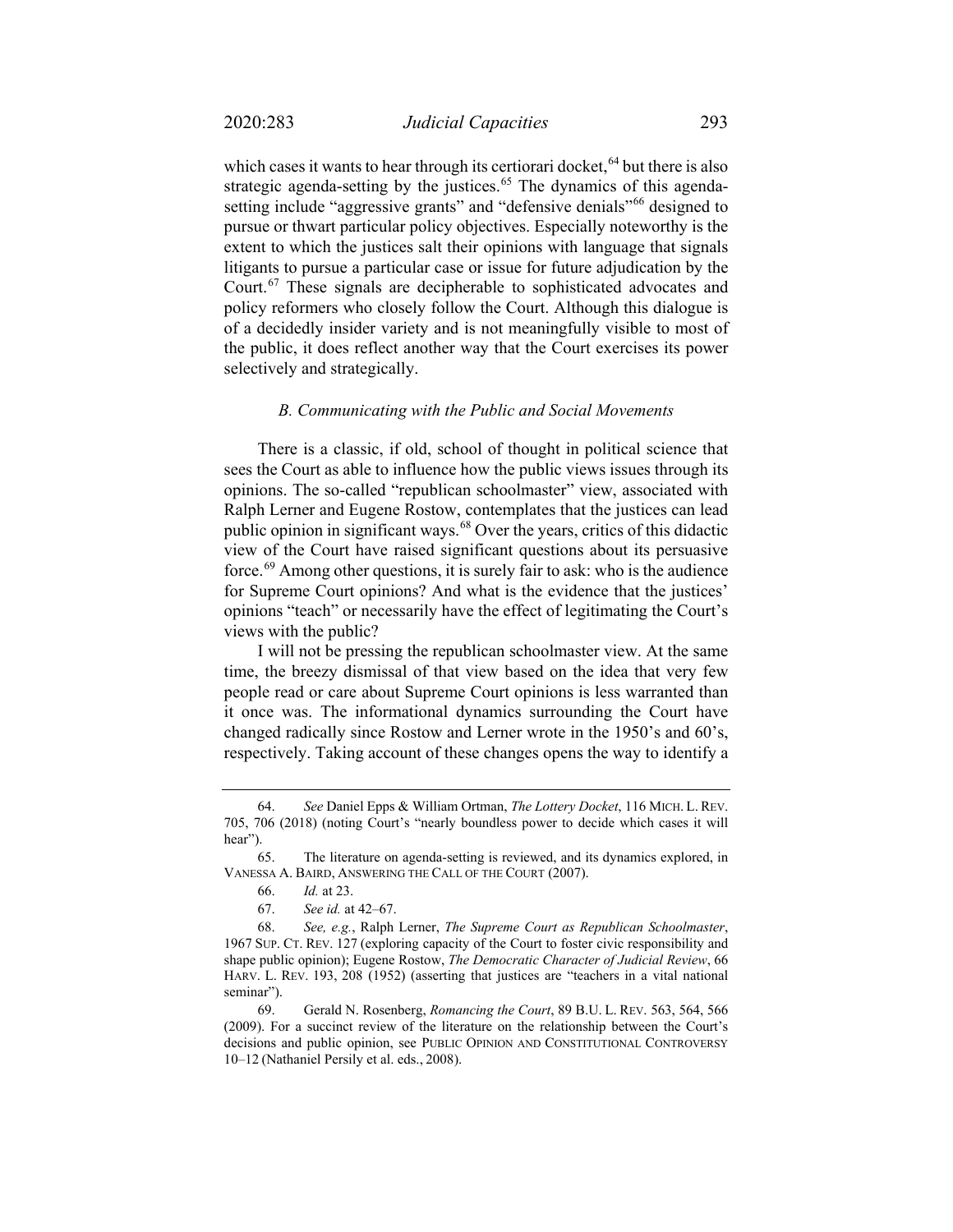different judicial capacity. In the contemporary context, what the justices write and say is quickly launched into the political ecosystem in ways that inject the Court into a kind of dialogue with social and political movements—whether the justices wish to be in that dialogue or not. The advent of instant digital access to the Court's opinions and oral arguments, and the availability of social media to quickly and widely disseminate, interpret and comment on the justices' language, greatly expands the reach of their words.<sup>[70](#page-11-1)</sup> And the fact that the Court is as polarizing a force as other contemporary political institutions suggests that people may well engage with what the justices say and do in similar ways as they engage with other political institutions.<sup>[71](#page-11-2)</sup>

<span id="page-11-0"></span>I have looked closely at this issue in the context of the landmark *Obergefell* decision, after which there was a massive digital response, including many tweets and postings that quoted and sometimes commented on the opinions.[72](#page-11-3) Blockbuster decisions like that one may be most likely to garner widespread attention online, but contemporary social media provides a platform to draw more eyes to a wider array of Supreme Court decisions if thought-leaders or those with a large online following make an effort to do so. In this sense, the gatekeeping dynamics surrounding public attention and the Court have changed and now allow the justices' views to become part of public policy debates in new ways, although it is an open question how much public appetite there will be to engage with the Court.<sup>[73](#page-11-4)</sup> This phenomenon is not, of course, limited to what the justices say in their opinions. Speeches, books, interviews, testimony at confirmation hearings and other extrajudicial statements also circulate widely,<sup>[74](#page-11-5)</sup> especially given the rise of so-called "celebrity" justices."<sup>[75](#page-11-6)</sup> All of this reflects another route to judicial influence of a sort.

<span id="page-11-1"></span><sup>70.</sup> It is worth noting that the public's easier access to judicial opinions does not necessarily mean that that the justices' words "teach" in the vein of a republican schoolmaster, though some justices may aspire to that role. For an example of such an aspiration, see Kimberly J. Mueller, *Justice Kennedy, Teacher*, 52 U.C. DAVIS L. REV. ONLINE 329, 336–39 (2019).

<span id="page-11-2"></span><sup>71.</sup> For an example in the realm of same-sex marriage, see Jane S. Schacter, Obergefell*'s Audiences*, 77 OHIO ST. L.J. 1011, 1036 (2016). On polarization and the Court more generally, see Richard Hasen, *Polarization and the Judiciary,* 22 AM. REV. POL. SCI. 261 (2019); Neal Devins & Lawrence Baum, S*plit Definitive: How Party Polarization Turned the Supreme Court into a Partisan Court*, 2016 SUP. CT. REV. 301.

<sup>72.</sup> Schacter, *supra* note [71,](#page-11-0) at 1029–31.

<sup>73.</sup> *Id.* at 1028.

<span id="page-11-5"></span><span id="page-11-4"></span><span id="page-11-3"></span><sup>74.</sup> For good overviews, see Olga Frishman, *Court-Audience Relationships in the 21st Century*, 86 MISS. L.J. 213 (2017); Christopher W. Schmidt, *Beyond the Opinion: Supreme Court Justices and Extrajudicial Speech*, 88 CHI-KENT L. REV. 487 (2013).

<span id="page-11-6"></span><sup>75.</sup> *See* Richard L. Hasen, *Celebrity Justice: Supreme Court Edition*, 19 GREEN BAG 2D 157 (2016).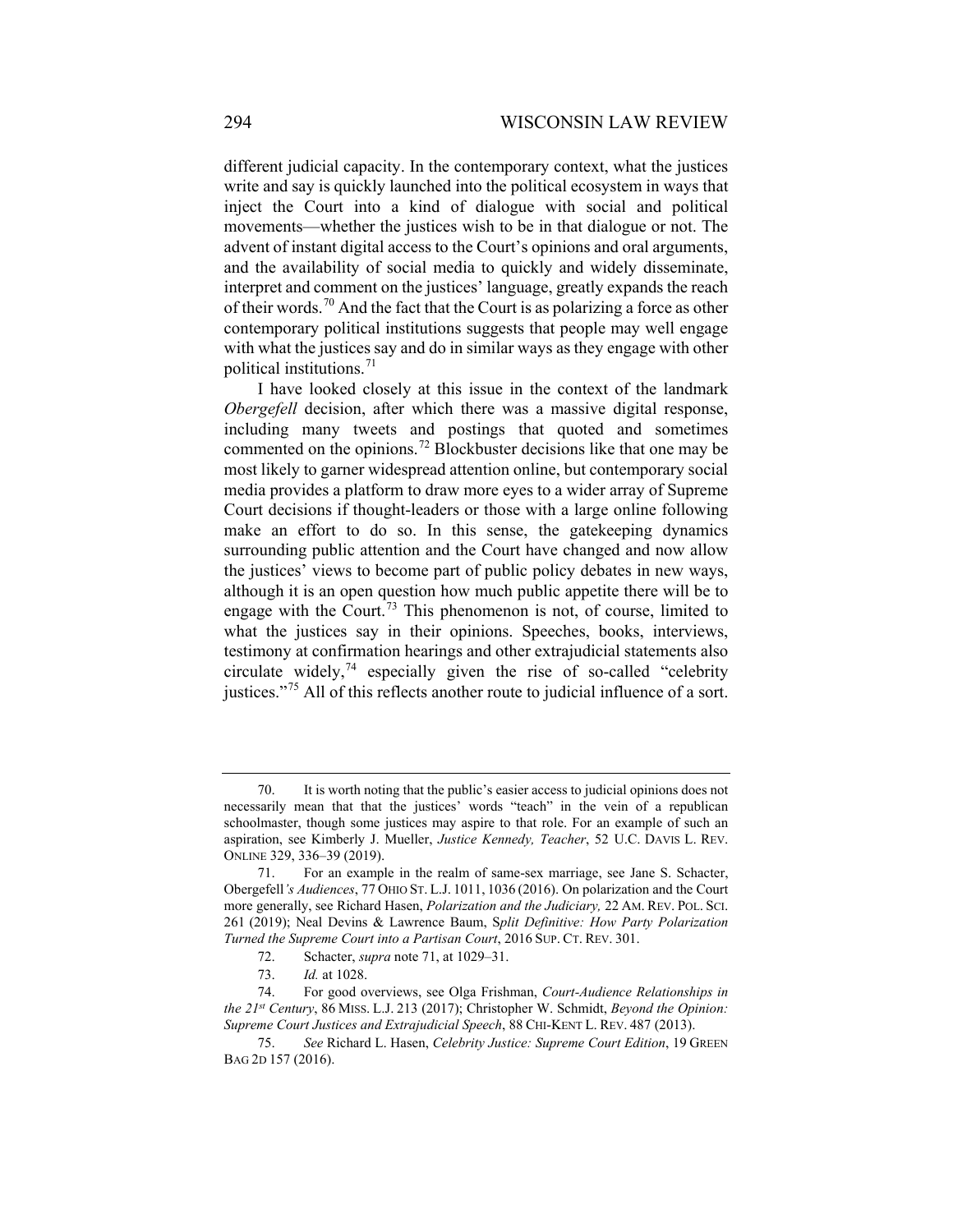Let me point to three examples of opinions in the areas I have focused on here that illustrate the ways in which the justices can influence and interact with social movements.

<span id="page-12-0"></span>The abortion context offers a particularly sharp example of this phenomenon. For many years, the battles lines over abortion had been drawn in familiar terms: the pregnant woman's right to choose clashes with the state's prerogative to protect the life of the unborn. Starting in the early 2000s, however, the organized pro-life movement began to offer assertedly "woman-protective" justifications for restricting access to abortion.<sup>[76](#page-12-1)</sup> Whether couched in terms of protecting women's health or shielding women from "regret" about abortion they might later feel, this was a style of argument that diverged sharply from the traditional defense of restrictive policies grounded in moral claims about the fetus. This reframing by the pro-life movement was years in the making. In *Gonzales v. Carhart*, [77](#page-12-2) it was explicitly accepted and validated by Justice Kennedy's opinion upholding the so-called partial health abortion law on the grounds that it would prevent a woman from later regretting her decision.<sup>[78](#page-12-3)</sup> This acceptance was welcomed by pro-life activists, and it solidified this form of argument in the political and legislative battles for restrictive abortion policies.<sup>[79](#page-12-4)</sup> The embrace by the Court of such rationales has helped to bolster and support the national movement toward targeted regulation of abortion providers (so-called "TRAP" laws).<sup>[80](#page-12-5)</sup> These laws have generated abundant litigation about whether regulation asserted to protect women's health is simply a pretext for burdening abortion providers and shutting down as many clinics as possible.<sup>[81](#page-12-6)</sup>

This turn in the abortion debate shows a Supreme Court justice in a form of dialogue with a social movement: The pro-life movement's

<span id="page-12-1"></span><sup>76.</sup> On "woman-protective" justifications, see Reva B. Siegel, *Dignity and the Politics of Protection***,** 117 YALE L.J. 1694 (2008) [hereinafter Siegel, *Dignity*]; Reva B. Siegel, *The Right's Reasons: Constitutional Conflict and the Spread of Woman-Protective Antiabortion Arguments*, 57 DUKE L.J. 1641 (2008) [hereinafter Siegel, *The Right's Reasons*]. On the emergence of antiabortion advocacy framed as a form of feminism, see Mary Ziegler, *[Women's](https://1.next.westlaw.com/Link/Document/FullText?findType=Y&serNum=0392983084&pubNum=0185243&originatingDoc=I3a3f3f2cf58011e598dc8b09b4f043e0&refType=LR&fi=co_pp_sp_185243_268&originationContext=document&transitionType=DocumentItem&contextData=(sc.DocLink)#co_pp_sp_185243_268) Rights on the Right: The History and Stakes of Modern Pro-Life Feminism*, 28 [BERKELEY](https://1.next.westlaw.com/Link/Document/FullText?findType=Y&serNum=0392983084&pubNum=0185243&originatingDoc=I3a3f3f2cf58011e598dc8b09b4f043e0&refType=LR&fi=co_pp_sp_185243_268&originationContext=document&transitionType=DocumentItem&contextData=(sc.DocLink)#co_pp_sp_185243_268) J. GENDER L. & JUST. 232, 268 (2013).

<sup>77.</sup> 550 U.S. 124 (2007).

<span id="page-12-3"></span><span id="page-12-2"></span><sup>78.</sup> The key language was: "While we find no reliable data to measure the phenomenon, it seems unexceptionable to conclude some women come to regret their choice to abort the infant life they once created and sustained. . . . Severe depression and loss of esteem can follow." *Id.* at 159 (internal citation omitted).

<span id="page-12-4"></span><sup>79.</sup> Siegel, *Dignity*, *supra* note [76,](#page-12-0) at 1733–35 (noting "elation" of pro-life community and subsequent organizing efforts designed to build on the Kennedy opinion's rationale).

<span id="page-12-5"></span><sup>80.</sup> Mary Ziegler, *Some Form of Punishment: Penalizing Women for Abortion*, 26 WM. & MARY BILL RTS. L.J. 735, 761–62 (2018).

<span id="page-12-6"></span><sup>81.</sup> *See Whole Women's Health v. Hellerstedt*, 136 S. Ct. 2292 (2016); *June Medical Services L.L.C. v. Gee*, 905 F.3d 787 (5th Cir. 2018), *cert. granted sub nom. June Med. Servs. v. Rosso*, 140 S. Ct. 35 (Oct. 4, 2019).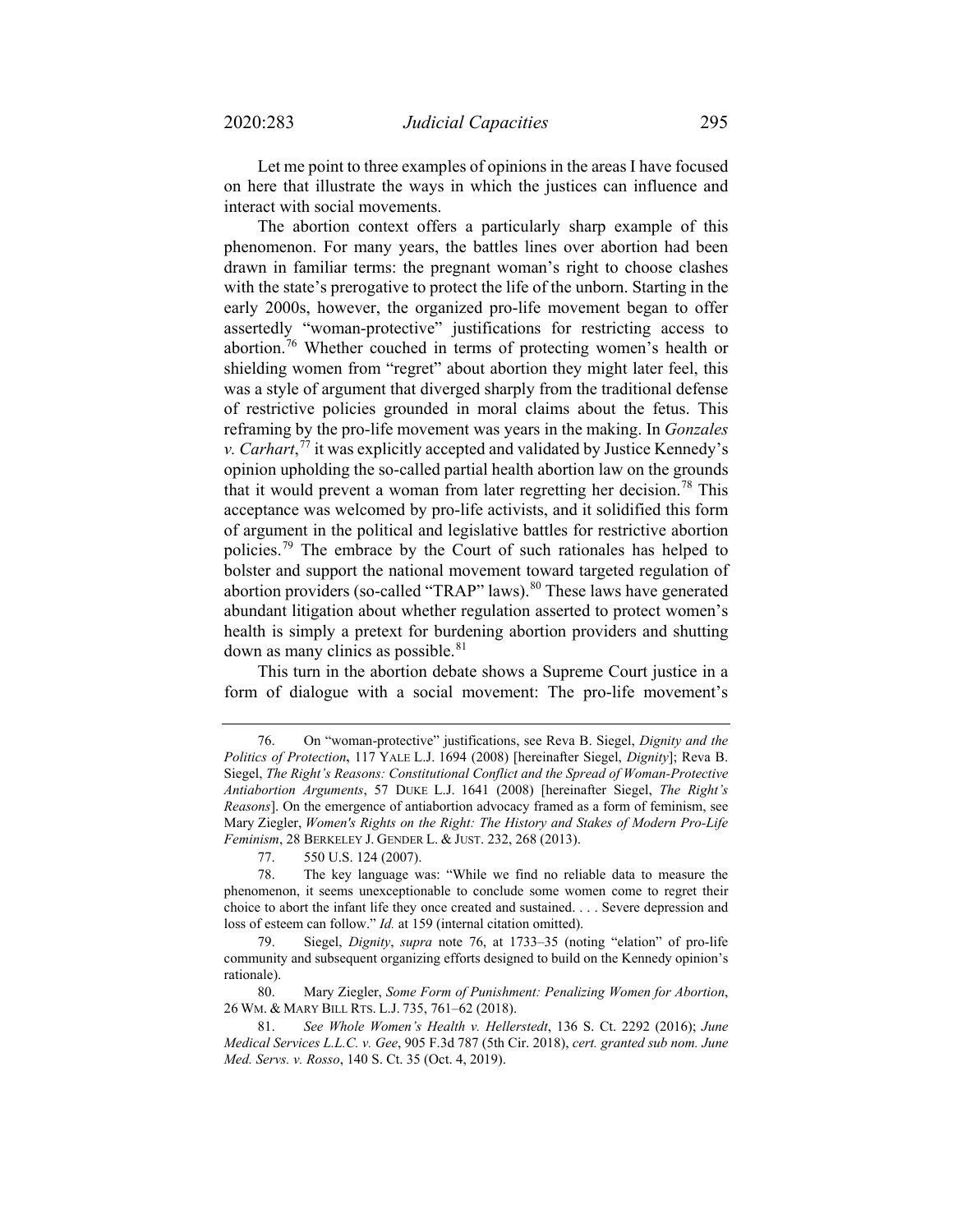development of justifications linked to the woman made that a plausible basis for Justice Kennedy to accept. His acceptance of it, in turn, solidified its legitimacy in constitutional discourse. All of this, then, reflects the Court acting to shape a major public debate in a way that goes beyond upholding or striking down a law on the merits.

*Lawrence v. Texas*<sup>[82](#page-13-0)</sup> provides another example of this phenomenon. Language used by both Justice Kennedy and Justice Scalia was picked up by social movements active in the gay rights arena. The majority opinion placed a heavy focus on same-sex relationships, repeatedly citing the state's obligation to "respect" same-sex relationships,  $83$  and to recognize the "[enduring] bond"<sup>[84](#page-13-2)</sup> between partners that go beyond sex. The state, Kennedy concluded, "cannot demean [the partners'] existence or control their destiny by making their private sexual conduct a crime."<sup>[85](#page-13-3)</sup> While Kennedy twice signaled in the opinion that he was *not* addressing any right to same-sex marriage,  $86$  his language about the state's obligation of respect was picked up only months later in the Massachusetts Supreme Judicial Court's groundbreaking decision recognizing marriage equality under its state constitution.<sup>[87](#page-13-5)</sup> And the *Lawrence* language, notwithstanding the caveats Kennedy attached about marriage, was used to support the gay rights movement's argument for equal gay citizenship and, over time, became a staple of the social and associated legal movement for marriage equality.<sup>[88](#page-13-6)</sup>

<span id="page-13-10"></span>Justice Scalia's dissent in *Lawrence* provided fuel to the opposing social movement. As he had in his *Romer* dissent,<sup>[89](#page-13-7)</sup> and would later in his *Windsor* and *Obergefell* dissents,<sup>[90](#page-13-8)</sup> Scalia used sharp language strongly redolent of culture war-style opposition to gay rights. He echoed political rhetoric by engaging in slippery slope arguments placing homosexuality on a list with many provocative traits and behaviors.<sup>[91](#page-13-9)</sup> He asserted that "[m]any Americans do not want persons who openly engage in homosexual conduct as partners in their business, as scoutmasters for their

<span id="page-13-6"></span><span id="page-13-5"></span>88. This dynamic is explored in Douglas NeJaime, *The Legal Mobilization Dilemma*, 61 EMORY L.J. 663, 727–31 (2012).

89. *See Romer v. Evans*, 517 U.S. 620, 636–53 (1996) (Scalia, J., dissenting).

<span id="page-13-9"></span><span id="page-13-8"></span><span id="page-13-7"></span>90. *See United States v. Windsor*, 570 U.S. 744, 778–802 (2013) (Scalia, J., dissenting); *Obergefell v. Hodges*, 135 S. Ct. 2584, 2626–31 (2015) (Scalia, J., dissenting).

91. *See Lawrence*, 539 U.S. at 589–90, 602–03 (Scalia, J., dissenting).

<sup>82.</sup> 539 U.S. 559 (2003).

<sup>83.</sup> *Id.* at 574–75, 578.

<sup>84.</sup> *Id.* at 567.

<sup>85.</sup> *Id.* at 578.

<span id="page-13-4"></span><span id="page-13-3"></span><span id="page-13-2"></span><span id="page-13-1"></span><span id="page-13-0"></span><sup>86.</sup> *Id.* at 567 (arguing that the state should not define the meaning of a relationship "absent injury to a person or abuse of an institution the law protects"); *id.* at 578 (noting that the case did not involve "whether the government must give formal recognition to any relationship that homosexual persons seek to enter").

<sup>87.</sup> *Goodridge v. Dep't of Public Health*, 789 N.E.2d 941, 953 (Mass. 2003).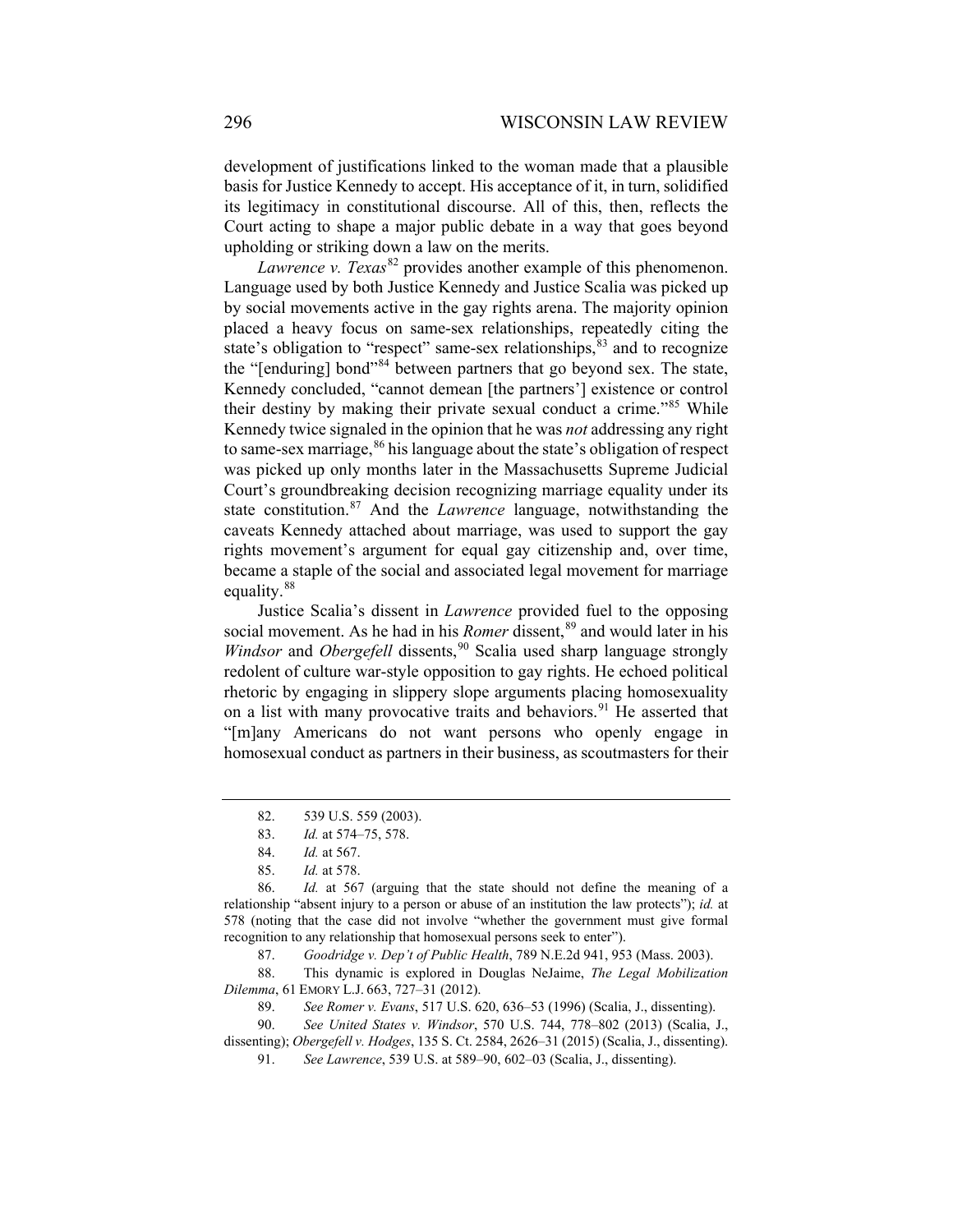children, as teachers in their children's schools, or as boarders in their home" because "[t]hey view this as protecting themselves and their families from a lifestyle that they believe to be immoral and destructive."<sup>[92](#page-14-0)</sup> He appealed to anti-elitism by saying that "[t]oday's opinion is the product of a Court, which is the product of a law-profession culture, that has largely signed on to the so-called homosexual agenda, by which I mean the agenda promoted by some homosexual activists directed at eliminating the moral opprobrium that has traditionally attached to homosexual conduct."<sup>[93](#page-14-1)</sup> And he warned that, the majority's bracketing of marriage notwithstanding, the opinion would lead to the legalization of same-sex marriage: "[t]oday's opinion dismantles the structure of constitutional law that has permitted a distinction to be made between heterosexual and homosexual unions, insofar as formal recognition in marriage is concerned."[94](#page-14-2) Scalia's views about the effects and errors of *Lawrence* were soon picked up by political opponents of same-sex marriage.<sup>[95](#page-14-3)</sup>

Ironically, some of Scalia's language also provided fuel undoubtedly unintended—for the movement *supporting* marriage equality. Kennedy's attempt to distinguish between protecting same-sex relationships in *Lawrence* and offering constitutional support for same-sex marriage was branded by Scalia a "bald, unreasoned disclaimer," and readers were told: "Do not believe it."<sup>[96](#page-14-4)</sup> His prediction, though, later provided fuel for activists and legal advocates supporting marriage equality. This might have been an *unintended* communication between the justice and the political process, but it became an influential one connecting the dots between decriminalizing sodomy and legalizing samesex marriage.

A third example of a justice interacting with the public in potentially important ways flows from a number of Justice Sonia Sotomayor's opinions. More than once, Sotomayor has penned opinions offering extended reflections on the role of race in America. In something of a progressive counterpart to Scalia's rhetorical outreach to like-minded activists, Sotomayor has done so using non-legalistic, non-doctrinal language that seems intended to speak not only to her colleagues but also to citizens and those advocating for racial justice. One principal example

<sup>92.</sup> *Id.* at 602 (Scalia, J., dissenting).

<sup>93.</sup> *Id.* (Scalia, J., dissenting).

<sup>94.</sup> *Id.* at 604 (Scalia, J., dissenting).

<span id="page-14-4"></span><span id="page-14-3"></span><span id="page-14-2"></span><span id="page-14-1"></span><span id="page-14-0"></span><sup>95.</sup> For an example, see Jonathan Rauch, *The Supreme Court Ruled for Privacy*, *Not Gay Marriage,* THE ATLANTIC (July 1, 2003), [https://www.theatlantic.com/politics/archive/2003/07/the-supreme-court-ruled-for](https://www.theatlantic.com/politics/archive/2003/07/the-supreme-court-ruled-for-privacynot-for-gay-marriage/377633/)[privacynot-for-gay-marriage/377633/](https://www.theatlantic.com/politics/archive/2003/07/the-supreme-court-ruled-for-privacynot-for-gay-marriage/377633/) [https://perma.cc/LRR8-HBJR] (noting how conservative activists adopted Scalia's views). Leading work connecting the efforts of the justices to social movements is collected in NeJaime, *supra* not[e 88,](#page-13-10) at 670 n.36, 732 n.446.

<sup>96.</sup> *Lawrence*, 539 U.S. at 604.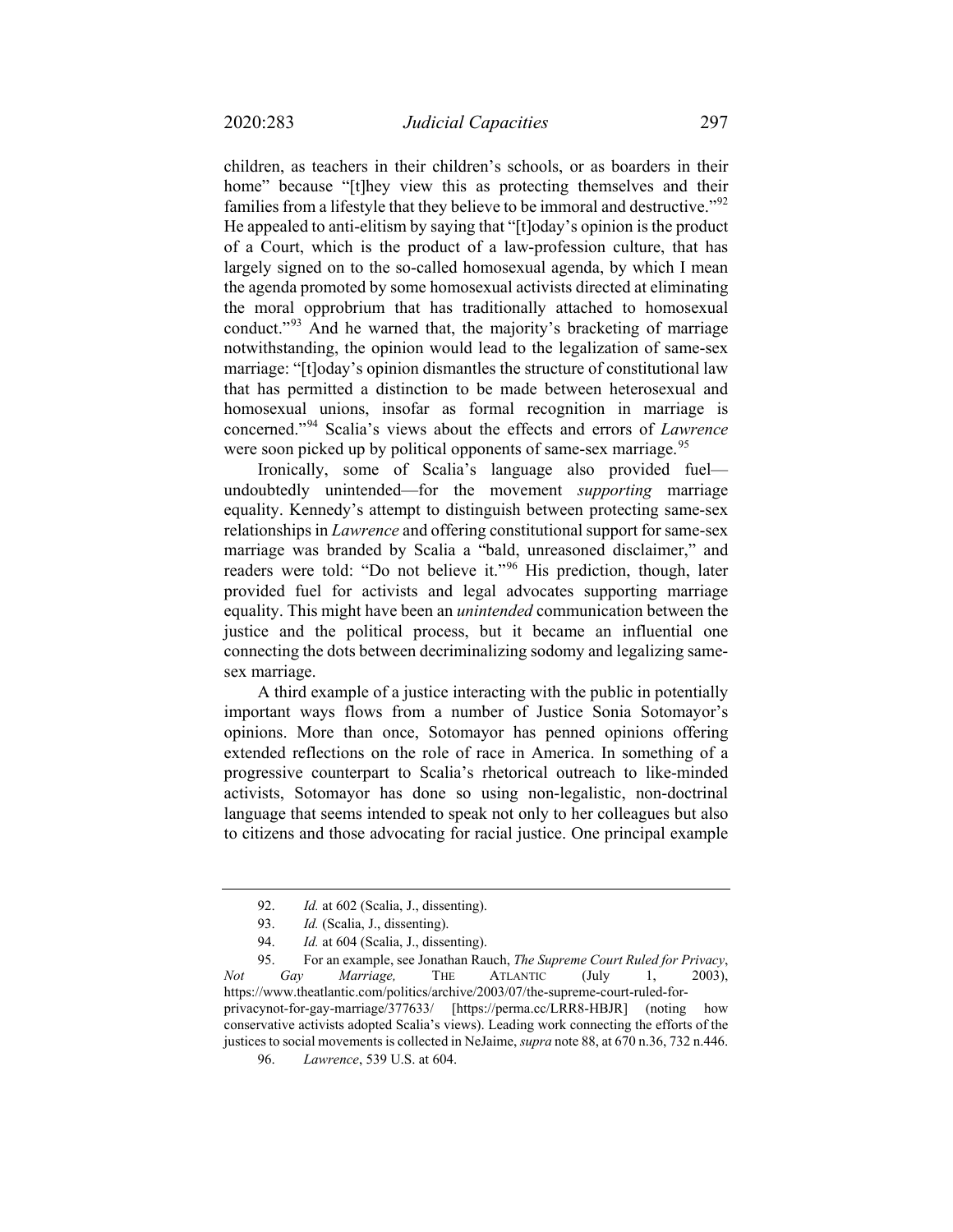is her dissent in *Schuette v. Coalition to Defend Affirmative Action*, [97](#page-15-0) a case testing the constitutionality of Michigan's post-*Grutter* ban on raceconscious admissions policies by the public universities in that state. Her fifty-eight-page dissent included several pages devoted to showing how and why "race matters," including a line that pungently responded to the Chief Justice's well-known language about colorblindness from *Parents Involved*: [98](#page-15-1)

Race also matters because of persistent racial inequality in society—inequality that cannot be ignored and that has produced stark socioeconomic disparities. . . .

And race matters for reasons that really are only skin deep, that cannot be discussed any other way, and that cannot be wished away. Race matters to a young man's view of society when he spends his teenage years watching others tense up as he passes, no matter the neighborhood where he grew up. Race matters to a young woman's sense of self when she states her hometown, and then is pressed, "No, where are you really from?", regardless of how many generations her family has been in the country. Race matters to a young person addressed by a stranger in a foreign language, which he does not understand because only English was spoken at home. Race matters because of the slights, the snickers, the silent judgments that reinforce that most crippling of thoughts: "I do not belong here."

. . . The way to stop discrimination on the basis of race is to speak openly and candidly on the subject of race, and to apply the Constitution with eyes open to the unfortunate effects of centuries of racial discrimination. [99](#page-15-2)

More recently, Justice Sotomayor addressed with similar candor the issue of race and policing in her dissenting opinion in *Utah v. Strieff*, [100](#page-15-3) a case about the exclusionary rule in the context of a police stop. Some of her dissent was joined by Justice Ginsburg (who had also joined the full *Schuette* dissent), but not the latter portions:

Writing only for myself, and drawing on my professional experiences, I would add that unlawful "stops" have severe

<sup>97.</sup> 572 U.S. 291, 337–92 (2014) (Sotomayor, J., dissenting).

<span id="page-15-3"></span><span id="page-15-2"></span><span id="page-15-1"></span><span id="page-15-0"></span><sup>98.</sup> *See supra* note [32](#page-5-5) (quoting the language from the Chief Justice's opinion that "the way to stop discrimination on the basis of race is to stop discriminating on the basis of race." *Parents Involved v. Seattle Sch. Dist.*, 551 U.S. 701, 748 (2007)).

<sup>99.</sup> *Schuette*, 572 U.S. at 380–81 (Sotomayor, J., dissenting). 100. 136 U.S. 2056 (2016).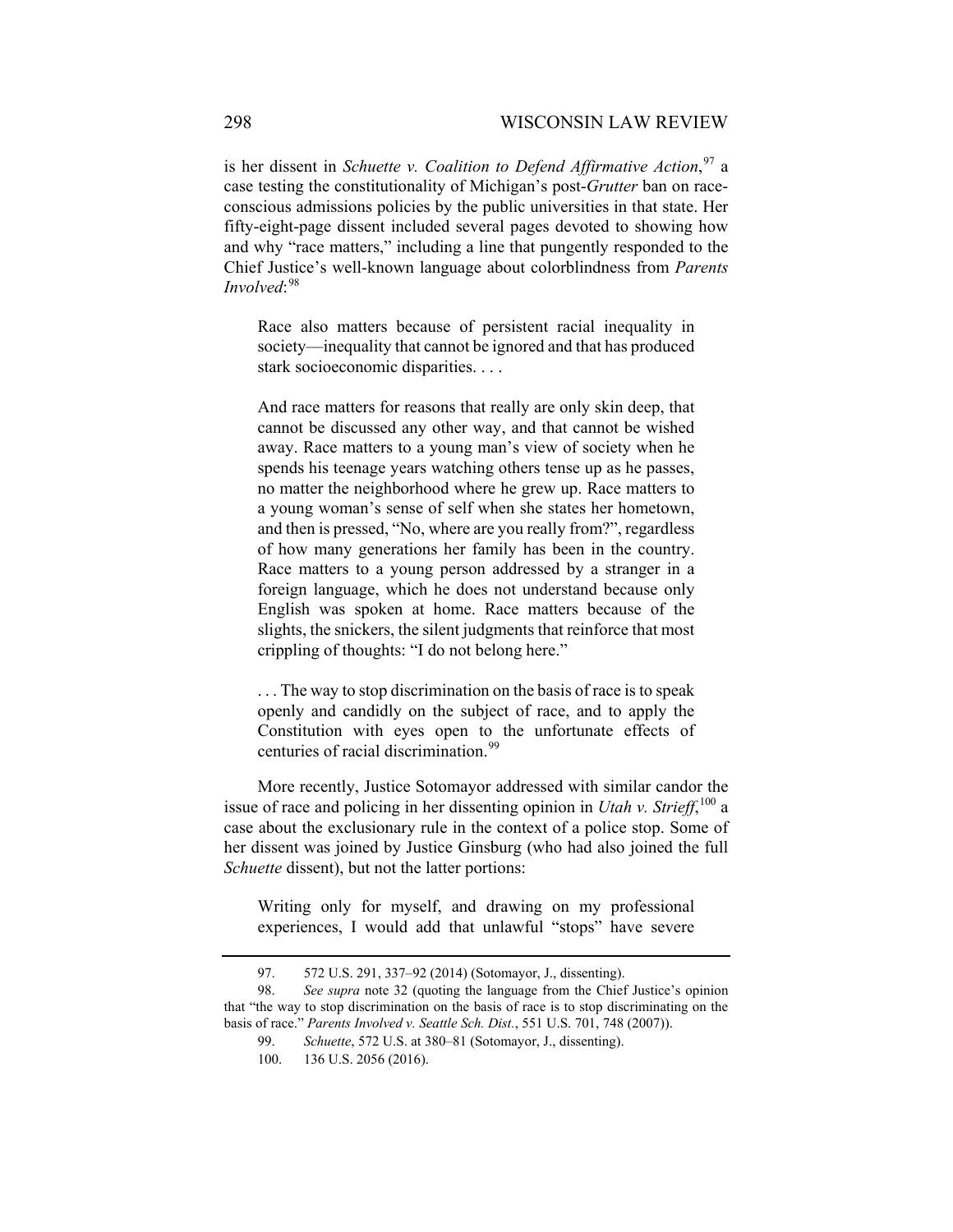consequences much greater than the inconvenience suggested by the name. . . . We also risk treating members of our communities as second-class citizens.

. . . The white defendant in this case shows that anyone's dignity can be violated in this manner. But it is no secret that people of color are disproportionate victims of this type of scrutiny. . . . For generations, black and brown parents have given their children "the talk"—instructing them never to run down the street; always keep your hands where they can be seen; do not even think of talking back to a stranger—all out of fear of how an officer with a gun will react to them.

. . . By legitimizing the conduct that produces this double consciousness, this case tells everyone, white and black, guilty and innocent, that an officer can verify your legal status at any time. It says that your body is subject to invasion while courts excuse the violation of your rights. It implies that you are not a citizen of a democracy but the subject of a carceral state, just waiting to be cataloged.

<span id="page-16-0"></span>We must not pretend that the countless people who are routinely targeted by police are "isolated." They are the canaries in the coal mine whose deaths, civil and literal, warn us that no one can breathe in this atmosphere. $101$ 

Sotomayor's language in both cases commanded substantial media attention from both supporters and opponents of her views.<sup>[102](#page-16-2)</sup> When she has been asked about what she is trying to accomplish when she writes opinions, Sotomayor has said that, in addition to talking to the other branches of government, she is sometimes "talking to the public in the sense of engaging them around an issue that might get missed."<sup>[103](#page-16-3)</sup> It is unclear whether judicial rhetoric of this sort can produce the effects that

<span id="page-16-2"></span>102. The unusually high profile of these opinions, and the conflicting reactions they produced, are addressed in Robert Barnes, *Sotomayor's Fierce Dissent Slams High Court's Ruling on Evidence From Illegal Stops*, WASH. POST (June 20, 2016), [https://www.washingtonpost.com/politics/courts\\_law/supreme-court-rules-5-3-that](https://www.washingtonpost.com/politics/courts_law/supreme-court-rules-5-3-that-mistakes-by-officer-dont-undermine-conviction/2016/06/20/f1f7d0d2-36f9-11e6-8f7c-d4c723a2becb_story.html?itid=lk_inline_manual_5)[mistakes-by-officer-dont-undermine-conviction/2016/06/20/f1f7d0d2-36f9-11e6-8f7c](https://www.washingtonpost.com/politics/courts_law/supreme-court-rules-5-3-that-mistakes-by-officer-dont-undermine-conviction/2016/06/20/f1f7d0d2-36f9-11e6-8f7c-d4c723a2becb_story.html?itid=lk_inline_manual_5)[d4c723a2becb\\_story.html?itid=lk\\_inline\\_manual\\_5;](https://www.washingtonpost.com/politics/courts_law/supreme-court-rules-5-3-that-mistakes-by-officer-dont-undermine-conviction/2016/06/20/f1f7d0d2-36f9-11e6-8f7c-d4c723a2becb_story.html?itid=lk_inline_manual_5) Adam Liptak, *Sotomayor Finds Her Voice Among the Justices*, N.Y. TIMES (May 6, 2014), [https://www.nytimes.com/2014/05/07/us/politics/sotomayor-finds-her-voice-among-the](https://www.nytimes.com/2014/05/07/us/politics/sotomayor-finds-her-voice-among-the-justices.html)[justices.html](https://www.nytimes.com/2014/05/07/us/politics/sotomayor-finds-her-voice-among-the-justices.html) [https://perma.cc/JMJ3-MLJD].

<span id="page-16-3"></span>103. Liptak, *supra* not[e 102.](#page-16-0)

<span id="page-16-1"></span><sup>101.</sup> *Id*. at 2069–71 (2016) (Sotomayor, J., dissenting) (internal citations omitted).